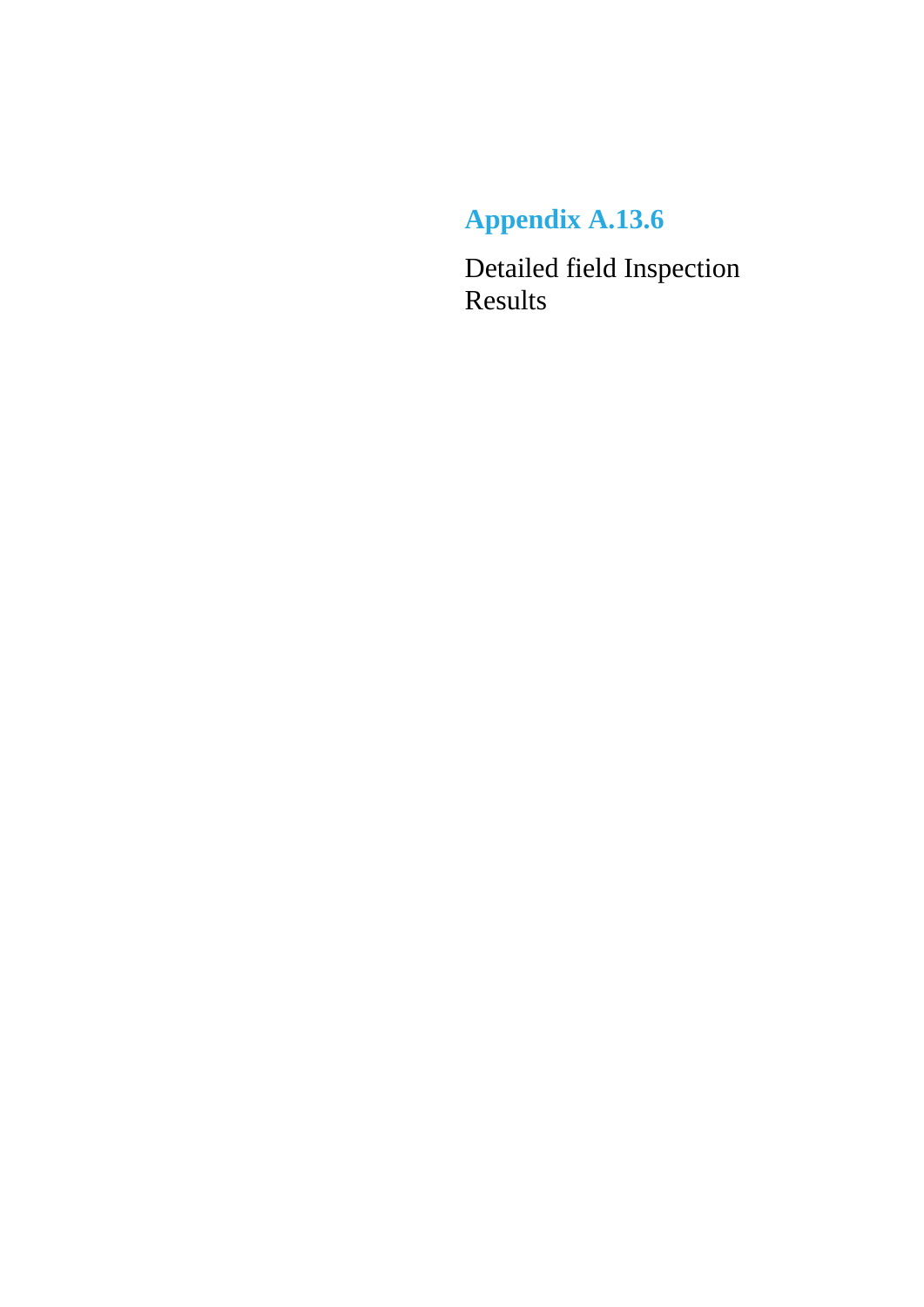**A.13.6**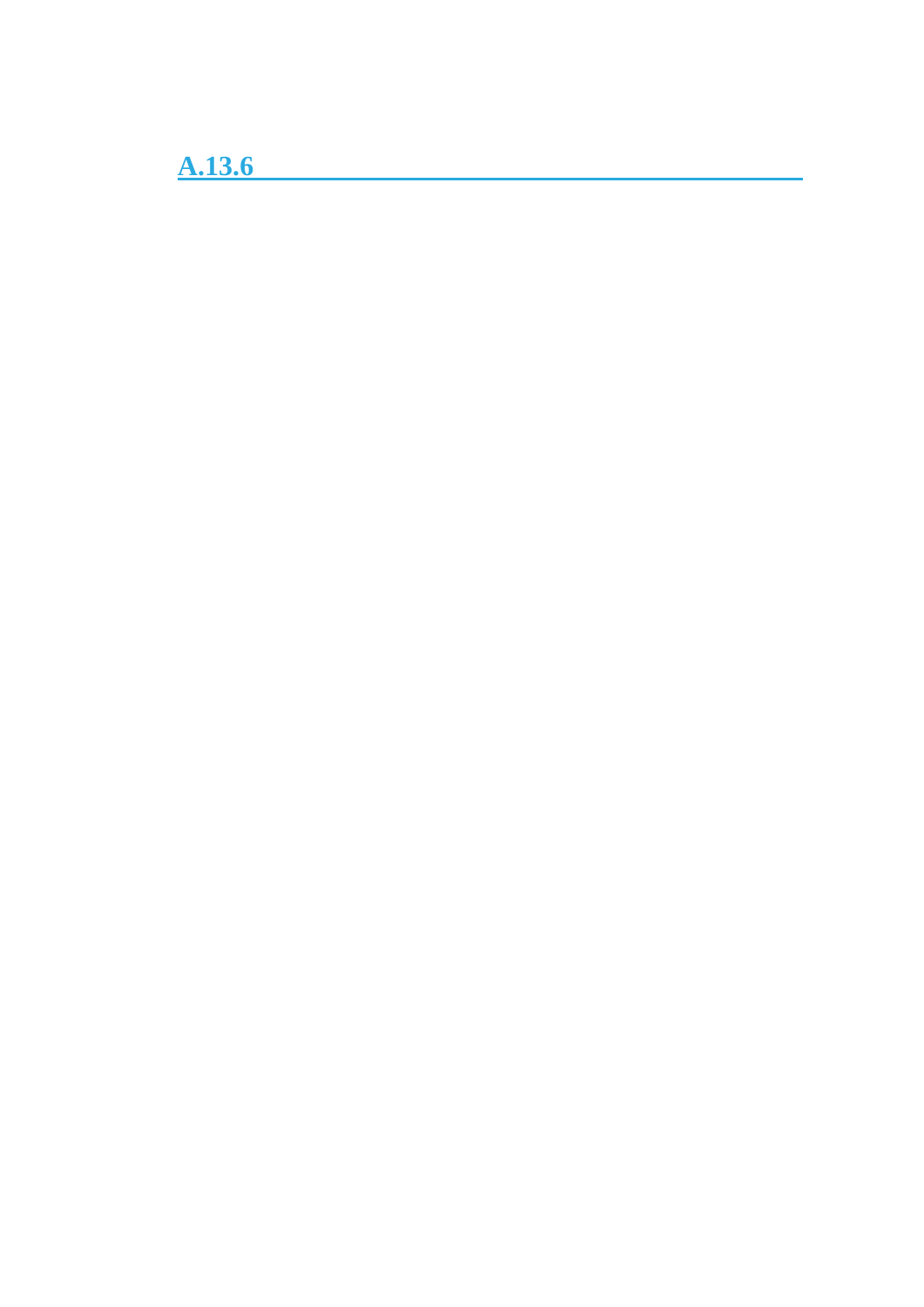# **Detailed Field Inspection Results**

# *Figure 13.1.01*

The proposed road development commences just to the south of the Coast Road (R336) to the west of Bearna Village in the townland of An Baile Nua. It then travels north into the townland Na Foraí Maola Thiar (Plate 13.1). The townland boundary between An Baile Nua and Na Foraí Maola Thiar is formed by the existing road (R336) (TB 1). The proposed road development runs north across a landscape of heavily overgrown irregular shaped fields (Plate 13.2). The ground surface is uneven with large areas of sub-cropping granite visible in places. Much of this area was inaccessible due to thick bramble and gorse.

The site of structures visible within modern and historic mapping (CH 1) were not accessed on site but were not observed above the level of the vegetation (Plate 13.3). At CH 2 buildings are marked on the first edition OS mapping within the boundary of the proposed road development but no upstanding remains were noted (CH 2). These structures are likely to represent the remains of clachán type settlements and associated field systems dating to the  $19<sup>th</sup>$  century.

CH 3 is located c.145m to the east of the proposed road development. This consists of a small single-storey cottage marked on the 1895-1900 25" OS map. The structure possesses a pitched roof with replacement tiles and is rendered. The door and window opes have been blocked. It appears that renovation work may have been planned on the structure, which has since ceased.

At Ch. 5+000 a sub-circular enclosure was noted (CH 4/AH 1). This consists a sub- circular walled enclosure with several further boundary walls radiating in various directions from it (Plate 13.4). Following initial identification as an archaeological monument, it has been downgraded by the Archaeological Survey of Ireland and is now listed as a redundant record. Several similar small rectangular enclosures abut this central enclosure. All of the boundary walls are of un-coursed drystone construction and are composed of local granite rocks (Plate 13.5). A walled trackway skirts the north-western side of the enclosure (Plate 13.6). This enclosure and field system are visible on the 1895- 1900 25-inch mapping but not on the first edition OS mapping. What appears to be a structure built over a spring/well was observed built into the southern wall of the enclosure (Plate 13.7). The ground surface within the enclosure was lower than the surrounding area.

CH 4 is located c.55m east-southeast of an Area of Archaeological Potential (AAP 1), which is centred on a stream that also forms TB 2. This area has been identified as an area of potential due to the presence of the small water course marked as Sruthán na Libeirtí on the 1895-1900 OS mapping. The boundary separates Na Foraí Maola Thiar and Cnoc na Gréine and is also a parish boundary (Plate 13.8). A small tributary stream enters Sruthán na Libeirtí running southwest across property plot reference 117 at ITM 521332 723199 (Plate 13.9). No obvious features of archaeological potential were noted within this area.

As the proposed road development runs to the north, pasture gives way to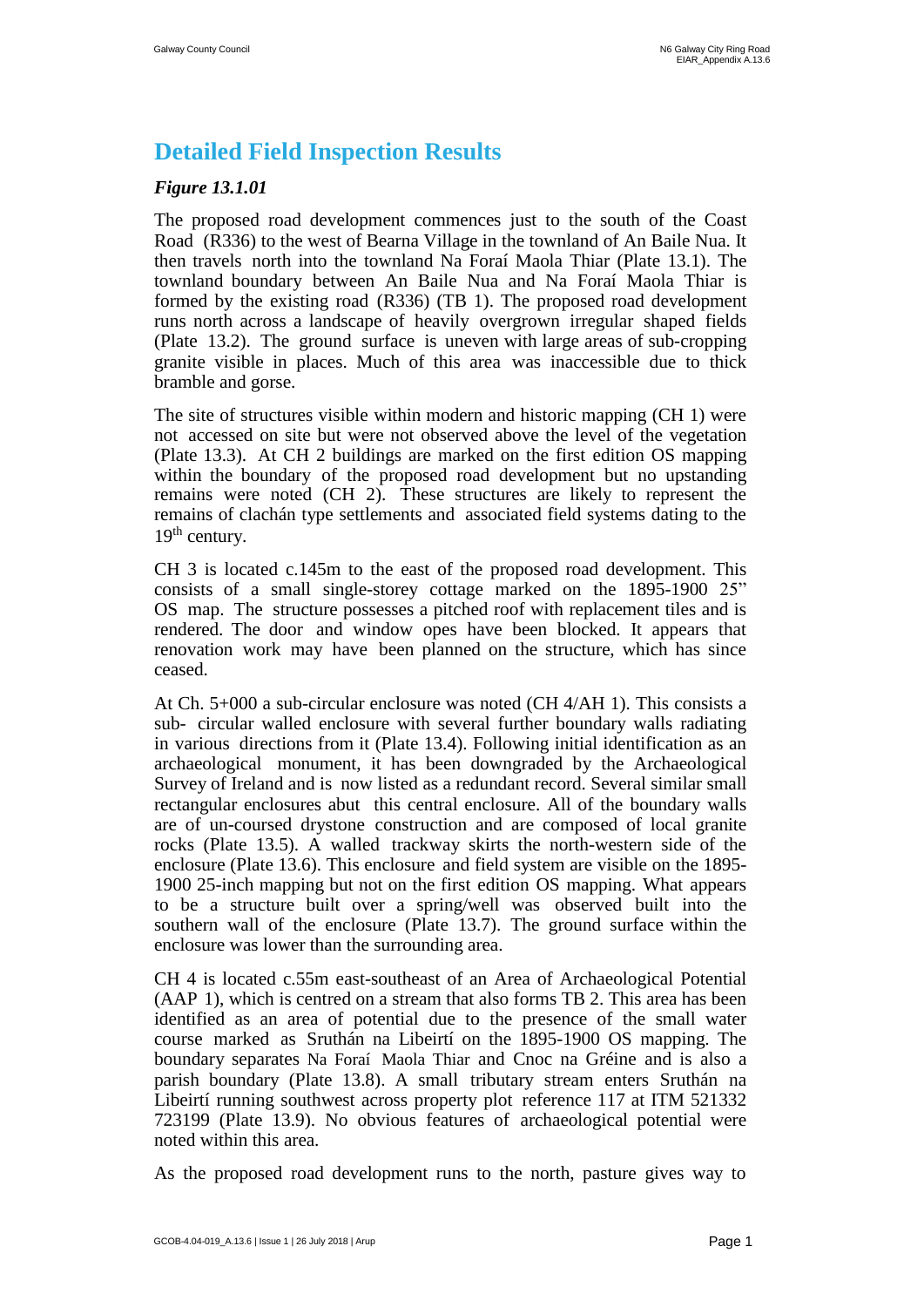unimproved marginal land and modern residential garden plots. Permission to access plot reference 121 was refused.

At Ch. 1+080 the proposed road development crosses TB 3, which separates Na Foraí Maola Thiar and Na Foraí Maola Thoir. This is formed by a local road (Plate 13.10).

# *Figure 13.1.02*

The proposed road development turns northeast and crosses more marginal ground, which undulates slightly and contains frequent rock outcropping. At Ch. 1+510 it cross TB 4, which separates the townlands of Na Foraí Maola Thoir and Troscaigh Thiar (Plate 13.11). This is formed by a local road, which is marked on the historic mapping.

A single-storey vernacular cottage (CH 7), re-roofed in corrugated iron and re- purposed as an outbuilding is located to the immediate west of the proposed local road realignment (Plate 13.12). Further north another vernacular structure is located to the immediate north of the local road realignment (CH 6). This is a single-storey with dormer level cottage. It retains its original pitched slate roof with orange clay ridge tiles and is rendered. It has a width of four bays with replacement window and door fittings and is currently inhabited. Both buildings are recorded on historic maps.

The proposed road development continues east-northeast from here traversing a patchwork of irregularly-shaped enclosed fields, many of which are overgrown with gorse with areas of boggy ground in places. Inspection of this area revealed granite bedrock in places suggesting that this is exhausted bog that has been denuded by generations of small scale, local peat extraction. A well-preserved walled laneway is crossed by the proposed road development at Ch. 1+945 (property plot reference 168) (Plate 13.13). This is recorded on historic maps (CH 8). CH 9 (the possible site of a famine bridge recorded from public consultations) was not accessed during the field inspection being in private land outside of the proposed road development footprint.

CH 10 is the site of a probable post medieval sheep fold, which is marked within the historic mapping within the proposed road development footprint. However, field inspection revealed no upstanding remains at this location (Plate 13.14).

The proposed road development crosses the townland boundary between Troscaigh Thiar and Troscaigh Thoir (TB 5) at Ch. 2+400. The boundary is marked by a hedgerow and a barbed wire fence (Plate 13.15) to the northwest before it turns south to follow along a minor local road.

CH 13, a vernacular cottage and associated farm buildings, are located to the immediate east of the local road, TB 5 and the proposed road development (Plate 13.16). CH 11, a  $19<sup>th</sup>$  century cottage which has been re-roofed in tile and is currently inhabited, is located adjacent to the proposed realignment of the local road in Troscaigh Thiar (Plate 13.17). This house is visible on the 25-inch OS mapping. A ruined cottage/farm building further west of the local road is clearly visible in the historic mapping and aerial photographs as a ruin (CH 12) but was not accessible during the field inspection.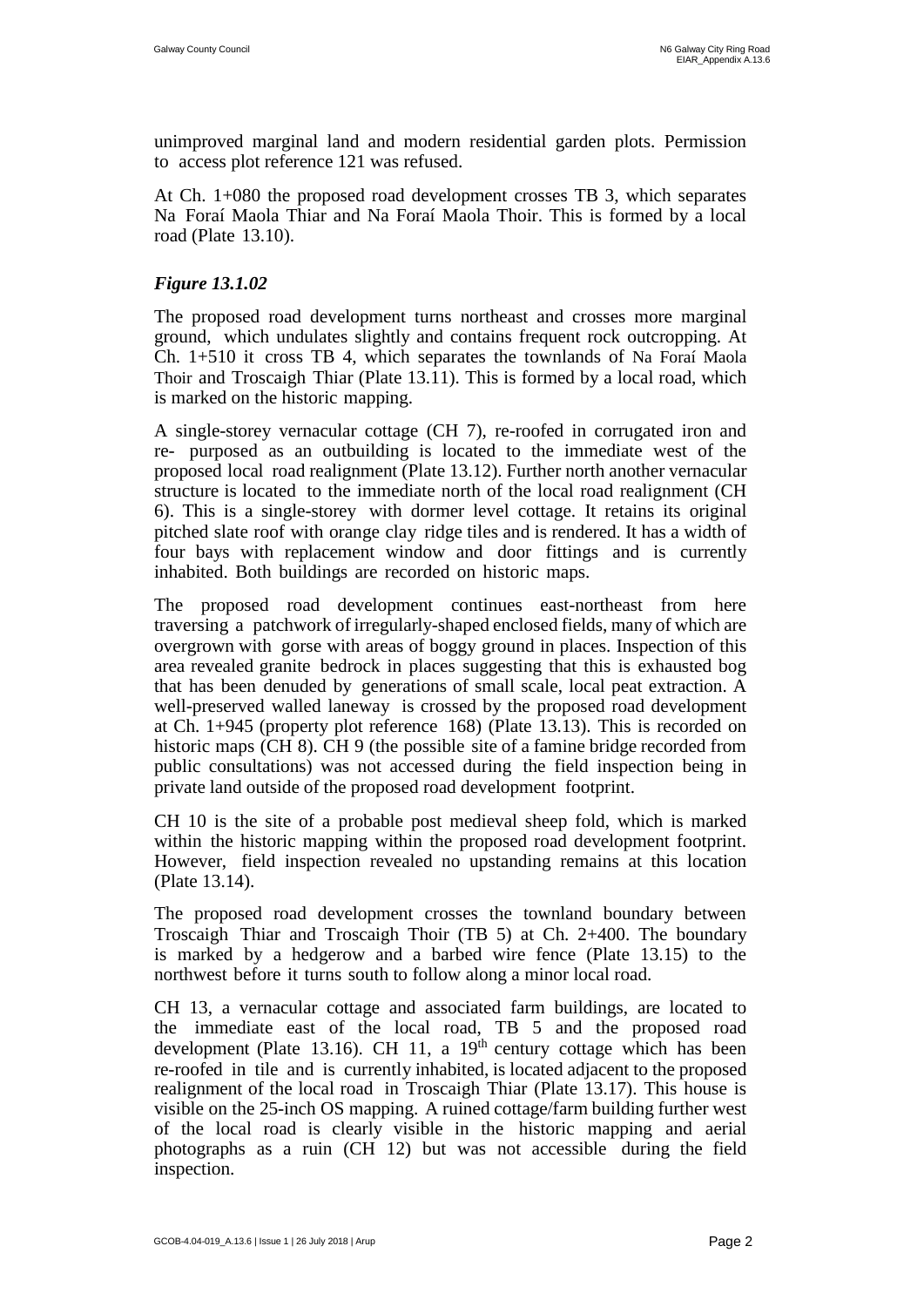### *Figure 13.1.03*

The proposed road development crosses several more fields of marginal scrubby pasture, before crossing a small section of the former location of a townland boundary between Troscaigh Thoir and An Chloch Scoilte (TB 6) (Plate 13.18). This is marked on the first edition OS mapping but was realigned by the time of the 1895-1900 OS mapping. A section of the former townland boundary follows a running watercourse, which is annotated as 'Trusky Stream' on the 25-inch OS mapping. This stream has also been classed as AAP 2. A mound of material was identified immediately to the east of the stream although given the abrupt change in the watercourse at this point, the mound may be the result of natural deposition (Plate 13.19).

CH 14 to 17 represent vernacular structures all of which are located outside of the proposed road development footprint, but within the receiving environment. CH 14 consists of a single-storey cottage with dormer level and additional single-storey extension to the north, both of which are now in use as farm buildings. The pitched roofs have been replaced within corrugated iron and a number of the window and door opes have been blocked. However, the structures are rendered and painted and survive in good condition. The buildings are marked on the 1895-1900 25" OS map.

CH 15 consists of the ruins of a vernacular structure marked on the first edition OS map. However, the site is within private lands and was not accessed during the field inspection.

CH 16 is formed by the ruinous remains of the post medieval settlement of An Chloch Scoilte. The first edition OS map (1841) shows 18 structures in this area. By the time of the 1895-1900 25inch OS map only six structures remain with a further two shown in ruins. Today four ruined structures survive along with one cottage that is still inhabited. Three of the single-storey cottages possess upstanding walls and gables but have lost their roofs. One of the cottages only has barely upstanding walls. The surviving cottage is set back from the local road and appears to be in good condition, but was not accessed during the field inspection.

CH 17 consists of a renovated single-storey vernacular cottage that is present on the 1895-1900 25inch OS map. It has a replacement slate roof and replacement window and door fittings. It has been extended to the north. The structure is rendered and well maintained within a garden defined by drystone walling.

At Ch. 2+975 the proposed road development crosses TB 7, which is the townland boundary between Troscaigh Thoir and An Chloch Scoilte (Plate 13.20). This boundary survives in the landscape as a drystone granite built wall which is heavily overgrown with gorse and bramble. No indication of an associated ditch was observed and granite bedrock was visible in places. Similarly, the adjoining townland boundary between Troscaigh Thoir and Ballard West is marked with a drystone granite wall though this boundary is less overgrown (Plate 13.21).

At Ch. 3+260 a small vernacular cottage is located within the proposed road development at Ballard West (CH 18) (Plate 13.22). This building is not visible on the first edition OS mapping but appears on the 25inch OS mapping. The structure is currently inhabited and consists of a single-storey cottage with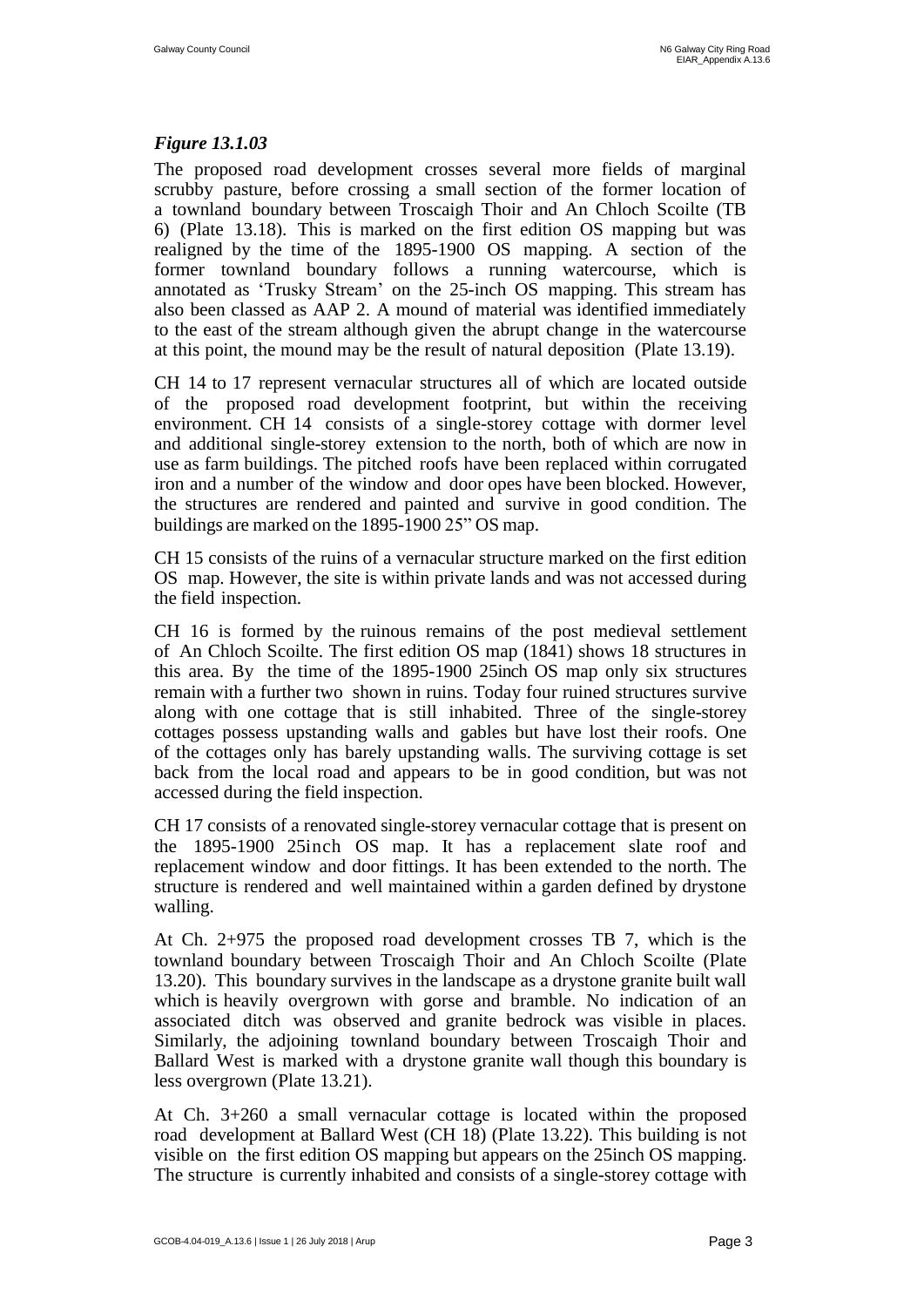dormer level. The building has a replacement pitched slate roof with recently rendered walls and replacement window and door fittings.

To the south of CH 18, the proposed road development crosses TB 8, which separates Ballard West, Ballard East and An Chloch Scoilte. The section between Ballard West and An Chloch Scoilte is formed by a local road, but the boundary between Ballard West and Ballard East is no longer upstanding within the landscape (Plate 13.23). The proposed road development then travels northeast over more marginal ground before crossing TB 9. This boundary survives as a drystone granite wall overgrown with bramble and gorse (Plate 13.24).

To the northeast, within property plot reference 208, some areas of standing water were observed. It was unclear at the time of the inspection whether these represented small watercourses or bog holes.

The proposed road development then traverses a number of long east-west running fields, which primarily consist of boggy ground. The ground level drops significantly approaching the watercourse annotated as Bearna Stream on the 25- inch OS mapping. Bearna Stream forms the townland boundary between Na hAille and An Cheapach (TB 10). The stream itself has been identified as AAP 3 (Plate 13.25). Two short, machine straightened tributaries feed into Bearna Stream from the west. These are marked on the historic mapping, but have been heavily impacted upon by re-excavation (Plate 13.26).

On the eastern side of the Bearna Stream, the ground level climbs steadily towards the Cappagh Road and crosses better quality pasture. A series of linear cultivation ridges, or 'Lazy Beds' were identified in property plot reference 213 (Plate 13.27). These represent post medieval farming techniques and are not deemed to be of significance.

### *Figure 13.1.04*

At Ch. 4+400 the proposed road development crosses the Cappagh Road. A number of vernacular buildings survive within the receiving environment in proximity to the proposed road development. CH 19 consists of the ruins of vernacular structures marked within the historic mapping. This site was observed from the local road as it is outside of the footprint of the proposed road development. No obvious upstanding remains were observed. CH 20, to the southwest of the Cappagh Road and immediate south of the proposed road development comprises a number of stone built sheds and outbuildings surrounding a farmyard. These buildings are still in use (Plate 13.28) and are visible on the 25inch OS mapping. To the east of the Cappagh Road and the proposed road development, several stone built buildings are visible, although very overgrown and ruinous (Plate 13.29). The buildings are visible in ruin on the 25inch OS mapping (CH 22).

The site of structures shown on the 25inch OS mapping was also inspected to the immediate north of the proposed road development at Ch. 4+520 (CH 21). The remains consist of denuded ivy-covered walls within an area of woodland (Plate 13.30). Due to the rampant overgrowth was not possible to ascertain whether these walls relate to ruined structures or relict field plots.

At Ch. 4+575 a well-built, two-storey vernacular farmhouse and farmyard was inspected, which are located to the immediate south of the proposed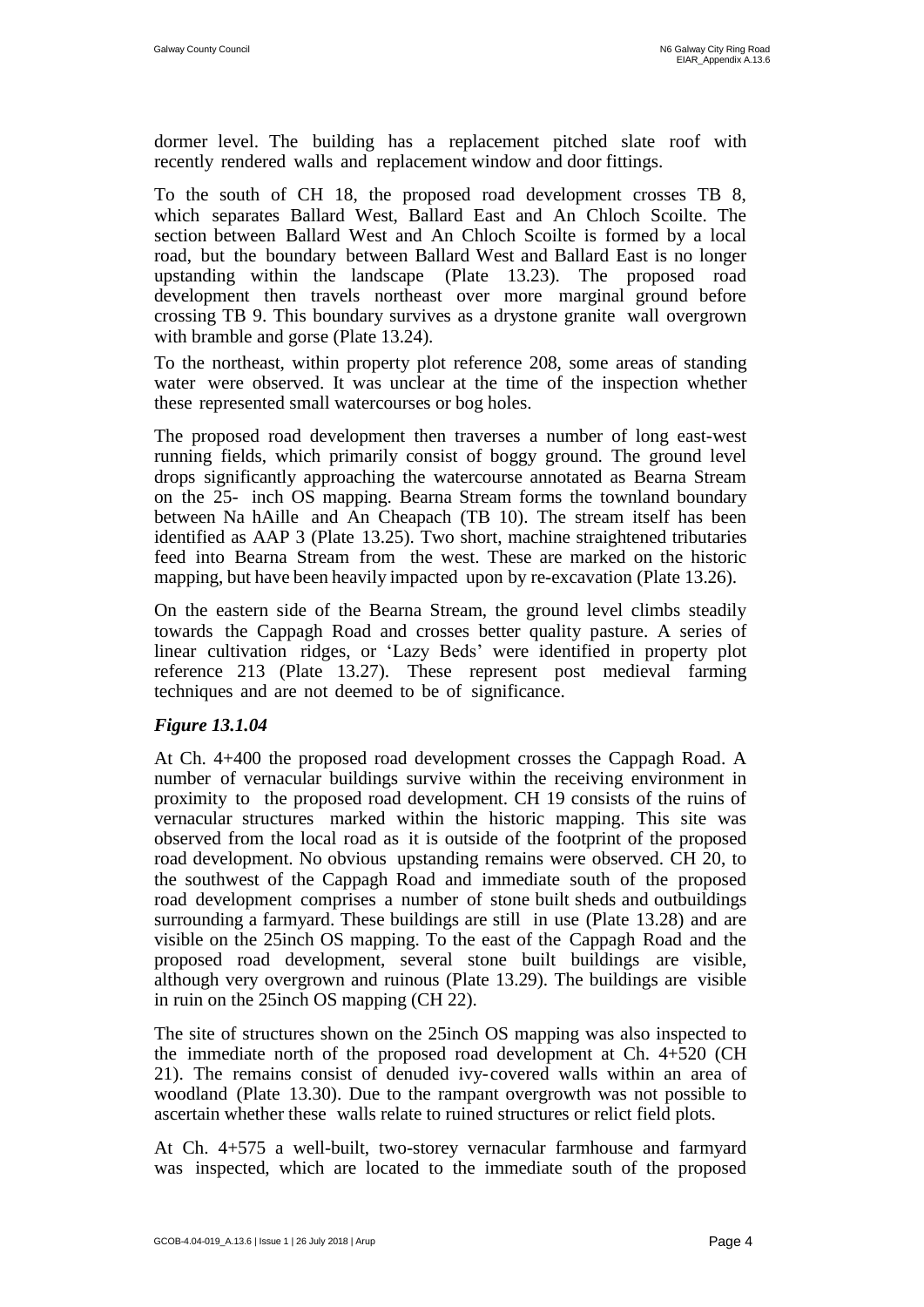road development (CH 23). This structure is now derelict (Plate 13.31). The farmhouse is marked on the 25inch OS mapping.

The proposed road development continues in a north-easterly direction across marginal and boggy pasture. At Ch. 4+700 it crosses TB 11, which is the townland boundary between An Cheapach and Ballynahown East. This is delineated by a walled laneway of well-constructed drystone walling composed of granite rocks (Plates 13.32 and 13.33). To the northeast of this boundary the ground slopes down towards a tributary of the Bearna Stream (Plate 13.34). The proposed road development will cross the stream between Ch. 4+800 and Ch. 5+150. The watercourse has been designated an Area of Archaeological Potential (AAP 4).

A large area of ground along the eastern bank of the watercourse has been subjected to significant disturbance, which is likely to be related to the recent housing developments to the northeast. A machine-straightened channel runs through this area and feeds into the Bearna Stream tributary (Plate 13.35).

To the north of this straightened channel, an area of marginal ground extends northeast. A linear arrangement of upright stones was observed here (ITM 525004 725293). These were interspersed with piles of smaller stones and represent the beginnings of a stone field boundary that was never completed (Plate 13.36).

To the northeast, the ground along this watercourse is steeply sloping and very overgrown with bramble and gorse. A relict field system of drystone walls with at least one stone lined laneway survives beneath the dense undergrowth. A portion of TB 12 follows the stream (AAP 4). The undergrowth was too dense to allow identification of the remainder of TB 12 between Ballynahown East and Keeraun (Plate 13.37).

To the southeast of AAP 4, the ruinous remains of a structure marked within the historic mapping is present outside of the proposed road development (CH 24). However, this was not accessed during the field inspection as it was located within private lands.

Towards the Ballyburke Road, a farmyard and associated stone built sheds and outhouses was inspected (CH 25), which is located to the north of the proposed road development (Plate 13.38). This farmyard is visible on the historic OS mapping and also possesses a single-storey vernacular cottage, which is maintained in excellent condition and still inhabited. It possesses a pitched, replacement slate roof with three chimney stacks and replacement window and door fittings. A hipped porch has been added to the main elevation and the structure is rendered.

# *Figure 13.1.05*

At Ch. 5+600 the proposed road development crosses the Ballymoneen Road, where some vernacular heritage survives within the surrounding area. A derelict vernacular cottage (CH 26) is located immediately to the east of the Ballymoneen Road and within the footprint of the proposed road development (Plate 13.39). This structure is visible on the 25inch OS mapping but has been extended numerous times with concrete structures to the north.

Further north on the Ballymoneen Road, a small, single-storey vernacular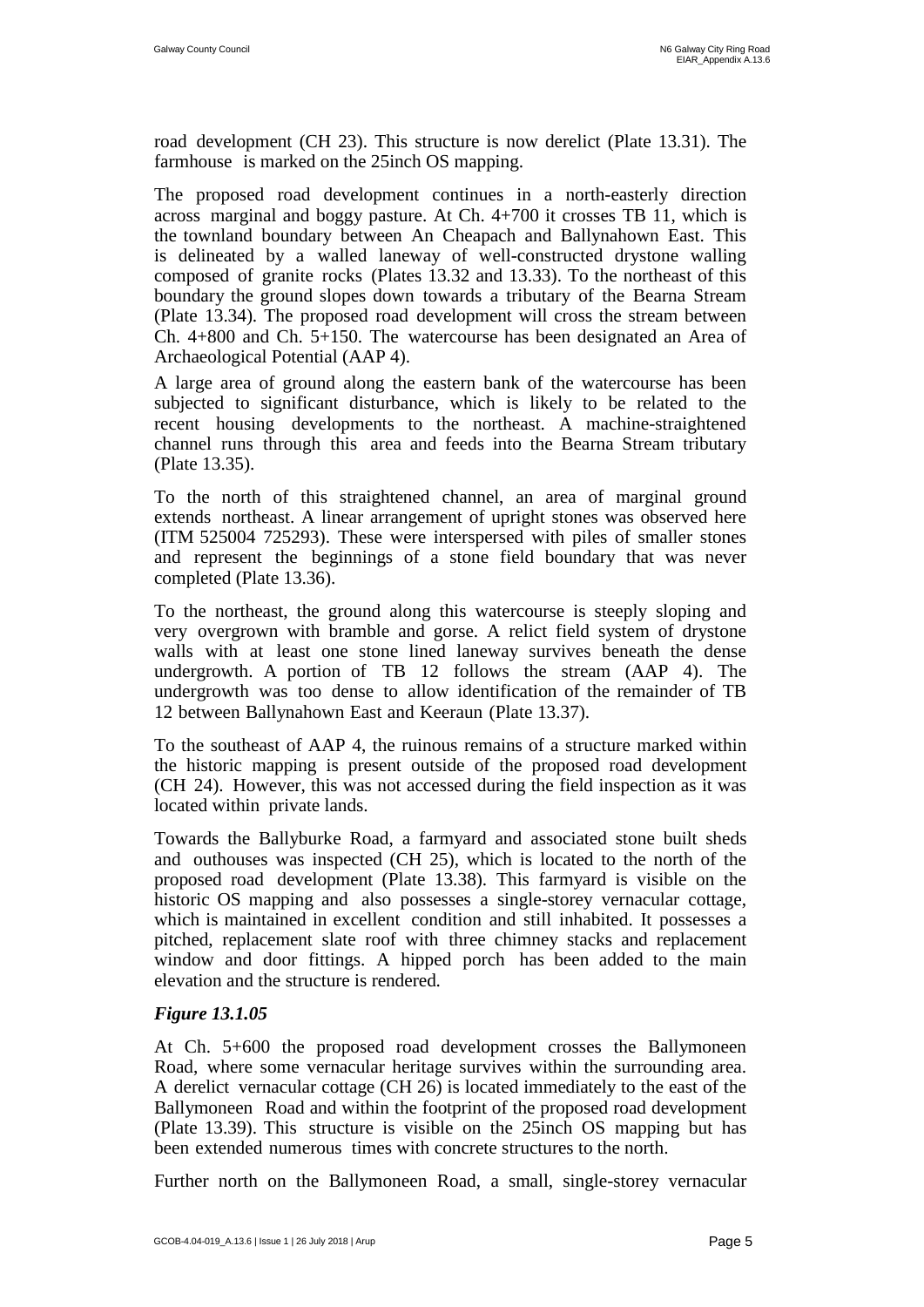cottage was recorded (CH 27). This structure is visible on the 25inch OS mapping and has seen recent renovation (Plate 13.40). The structure now possessed a replacement pitched slate roof and has been re-rendered. It has replacement door and window fittings and appears to be inhabited.

The townland boundary between Keeraun and Ballyburke (TB 13) runs to the rear of CH 26. The boundary survives as a denuded drystone wall which gives way to an overgrown hedgerow as the boundary progresses east (Plate 13.41).

Further northeast, the ground is very boggy and overgrown, giving way to undulating grass pasture. The townland boundary between Ballyburke and Mincloon (TB 14) survives as a well-built drystone granite wall with no suggestion of a ditch on either side (Plate 13.42).

To the north of TB 14, a thatched vernacular cottage is located, which is a protected structure (BH 1). The building appears to be well maintained and is located within a modern farm yard. The cottage consists of a single-storey structure with overhead dormer level. The pitched thatched roof is in good condition. A second protected structure (BH 2) is located along Rahoon Road (Plate 13.43) to the immediate southwest of the proposed road development footprint. This well maintained, thatched vernacular cottage has an unusually sloping western gable and is currently inhabited.

To the northwest of TB 14, a hollow trackway lined along the southern side with a revetment of stone was observed (CH 71) (Plate 13.44). This trackway is depicted on the 25inch OS mapping but is not shown on the first edition OS mapping. It appears to have been cut through an area of higher ground.

Further to the northwest and within the receiving environment of the proposed road development is CH 28. This site consists of a small vernacular complex including a cottage and several outbuildings none of which are in use. The cottage is single- storey with a replacement corrugated roof. It is of random rubble construction and has been painted in the past but not rendered. The outbuildings also possess corrugated roofs and the largest of them has been rendered in cement.

At Ch. 6+275 the proposed road development crosses the Rahoon Road. The site of a vernacular building is shown fronting onto the road within the footprint of the proposed road development on the first edition OS mapping. However, there is no trace of a building at this location today (CH 29).

At Ch. 6+450 a farmhouse and associated outbuildings are located to the immediate east and west of the proposed road development (CH 30) (Plate 13.45). Two buildings likely to represent the current farmhouse and outbuilding are visible on the 25-inch OS mapping at this location. A small stone-built shed in a field to the east of the Clybaun Road does not appear on the historic mapping and is likely early 20th century in date (CH 32) (Plate 13.46).

To the southeast of CH 30 and 32 is CH 31, which is located to the southeast of the proposed road development. The historic mapping shows structures at this location, which today survive as two single-storey stone built outbuildings with replacement corrugated roofs.

The route of the proposed road development continues in a north-easterly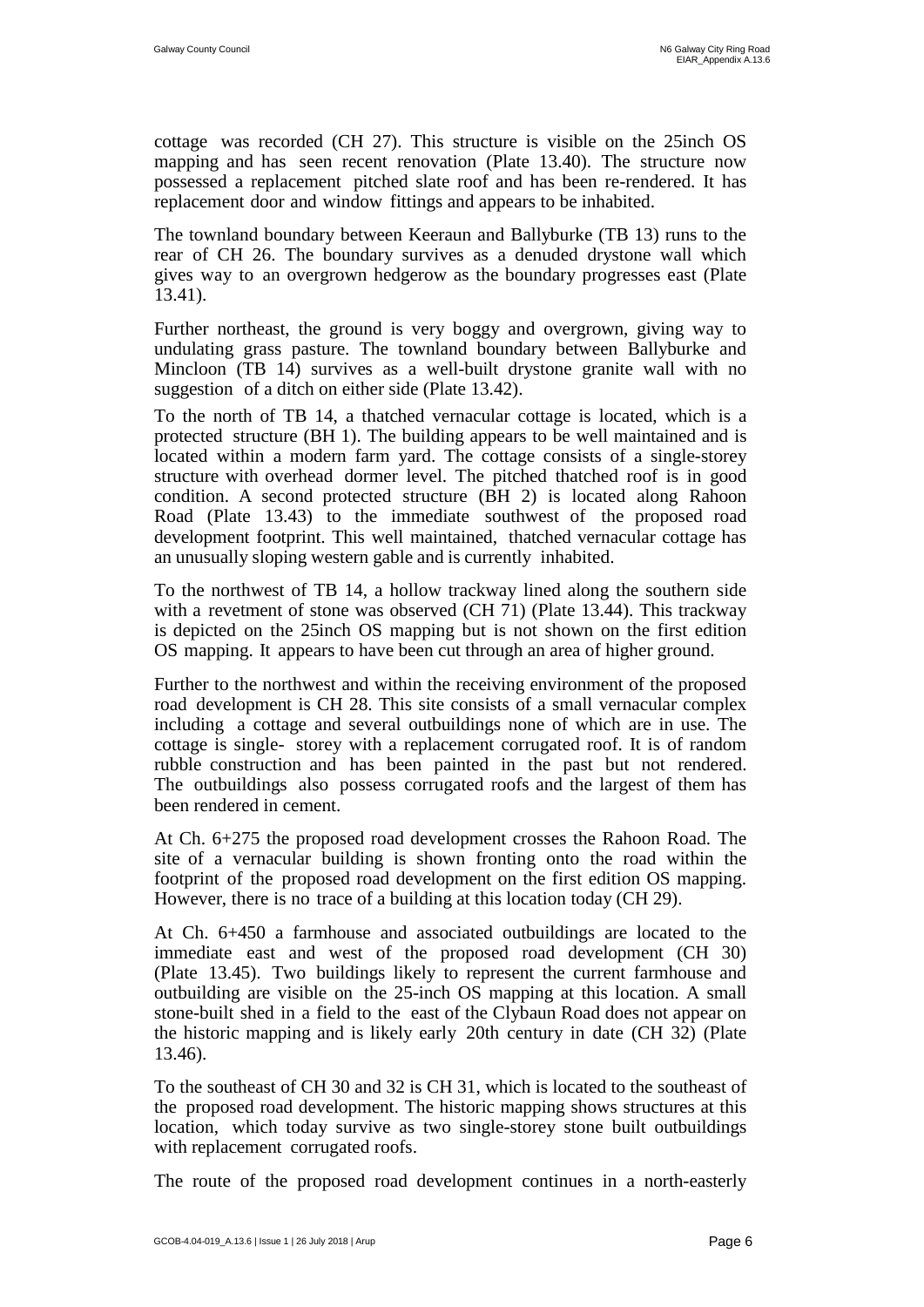direction across undulating improved pasture subdivided with low dry stone walls. At Ch. 6+775 the proposed road development crosses TB 15, which divides Mincloon and Rahoon. This boundary is marked by a well-built granite drystone wall with no associated ditch was visible (Plate 13.47).

Further northeast within a hollow between hillocks, a low boggy, waterlogged area was observed. This area is defined on the eastern side by a drystone wall and to the north by a mature tree line (Plate 13.48). This is the purported location of a Bullaun Stone (AH 2). This stone was not identified during the site inspection and its condition in the SMR file is listed as 'nonextant'. It remains possible that the Bullaun Stone is located within the field wall, which was overgrown at the time of the inspection (Plate 13.49). A stream runs through the centre of this boggy hollow (Plate 13.50). This area has been designated as AAP 5.

A well-defined walled laneway survives to the northeast on the far side of a steep hillock at Ch. 7+000 (Plate 13.51) (CH 33). This is associated with the site of a cluster of small structures visible on the first edition OS mapping, which are located outside the landtake of the proposed road development to the southeast.

### *Figure 13.1.06*

At Ch. 6+975 the proposed road development crosses the Letteragh Road. To the immediate northeast of the proposed road development an overgrown water course, running through a small boggy valley was noted (AAP 6). A water course is marked at this location on the historic maps. To the west of the watercourse two structures are shown on the first edition OS mapping (CH 34). Whilst loose stone was noted in this area, no obvious upstanding remains associated with the structure were noted. The site is located within the footprint of the proposed road development.

A two-storey farmhouse with associated buildings (CH 35) is located to the northeast of the Letteragh Road (Plate 13.52) and to the south of the main path of the proposed road development. A structure is visible at this location on the first edition mapping. It also appears with a larger footprint on the 25inch OS mapping where it is annotated as Leitriff House. The house was only visible from the public road and is in good condition. It consists of a two storey structure, with the westerly elevation being four bays in width. The structure is rendered and painted with a pitched slate roof and chimney stacks at each gable end. It possesses wooden 2- over-2 sash windows, which appear to be replacements. There is a four bay return to the north of the structure.

The undulating landscape of greenfield pasture continues northeast of the Letteragh Road. The underlying impermeable granite has resulted in areas of standing water and Blanket bog in low lying areas. Immediately to the east of the Letteragh Road, an area of standing water was observed (Plate 13.53). This may be the result of the existing road embankment immediately to the west impeding drainage.

At Ch. 7+370 the proposed road development crosses the site of the townland boundary between Rahoon and Letteragh (TB 16). A large portion of this boundary is no longer upstanding, although a section within the southern part of the footprint of the proposed road development is formed by an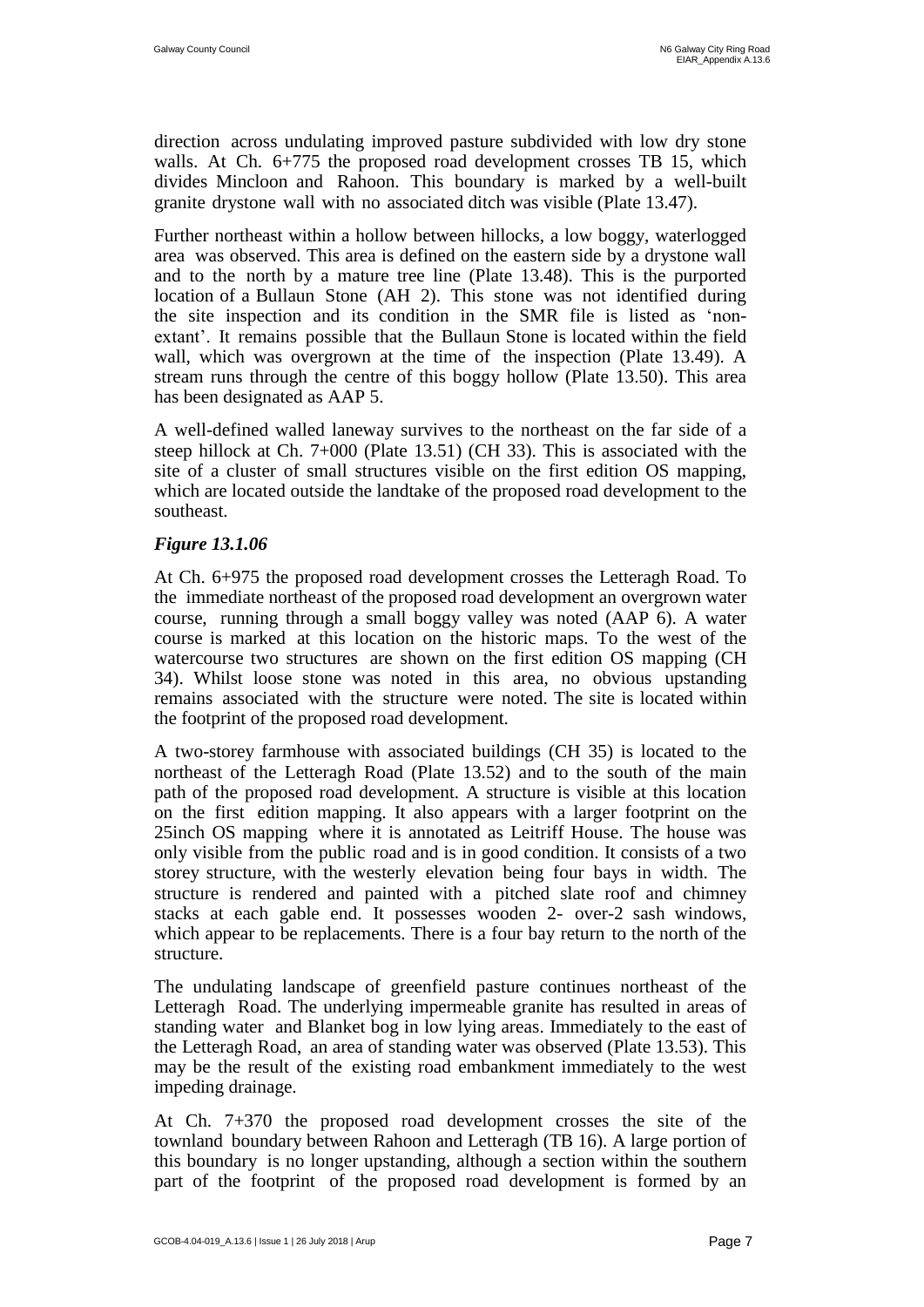overgrown dry-stone wall.

At Ch. 7+420 the proposed road development then crosses a trackway that is flanked by well-preserved dry-stone walls (CH 36). A portion of the trackway is shown on the first edition OS mapping and with its total extent shown on the 1895- 1900 25inch OS mapping.

The townland boundary between Letteragh and Barnacranny (TB 17) is demarcated with a drystone granite wall with the slight suggestion of a ditch along its western side (Plate 13.54). This is crossed at Ch. 7+530. To the east of the townland boundary some improved but water logged pasture was noted. A small stream runs through this area, which has been recorded as AAP 7 (Plate 13.55).

Further to the northeast, a modern dwelling is located adjacent to the townland boundary between Barnacranny and Dangan Upper (TB 18). This boundary is marked by a granite wall which has been pointed in places (Plate 13.56). A straightened stream runs alongside this boundary.

The second townland boundary between Barnacranny and Dangan Upper (TB 19) was not inspected as it is located within land to which access was denied. The townland boundary between Dangan Upper and Dangan Lower (TB 20) runs along the current N59/Moycullen Road (Plate 13.57).

An even, neatly stacked cairn of stones has been recorded in a small field near an area named Knocknabrona on the first edition OS mapping (Plate 13.58).

This cairn is located in the centre of a small field of pasture which large stones forming a plinth at the base upon which a heap of stone had been placed. A second similar cairn is located c. 10m to the north, partially built into an existing field wall (Plate 13.59) (CH 37). The cairns, both of which are within CH 37, are located within the footprint of the N59 Link Road South  $Ch.1+150.$ 

Between Ch. 0+500 and Ch. 0+850 of the N59 Link Road North to the N59, an area of marginal boggy land was noted with occasional out cropping (AAP 8). The landscape undulates slightly (Plate 13.60). At Ch. 0+550 the proposed road development crosses the townland boundary between Barnacranny and Ballagh (TB 21). The boundary is formed by a stone built wall with a narrow ditch running along its eastern side (Plate 13.61). The proposed N59 Link Road North then crosses into improved pasture.

A Ch. 0+125 DL 5 is located c.100m to the southeast of the proposed N59 Link Road North and c.295m northwest of the proposed road development. The former demesne has lost its character and is now traversed by an access road. The main building, which is marked as Lake View on the first edition OS mapping, is still present within the landscape, although has been subject to extensive renovation. The house consists of a two storey, three bay, slate roofed building (CH 39) (Plate 13.62).

At Ch. 0+050 a small thatched vernacular cottage (BH 4) is located by the roadside in Barnacranny (Plate 13.63). The site is located c. 265m northwest of the proposed road development and is listed as a protected structure. The thatched roof is still present, although the building is not inhabited. It now occupies the front garden of a modern residential structure. The building is visible on the first edition OS mapping.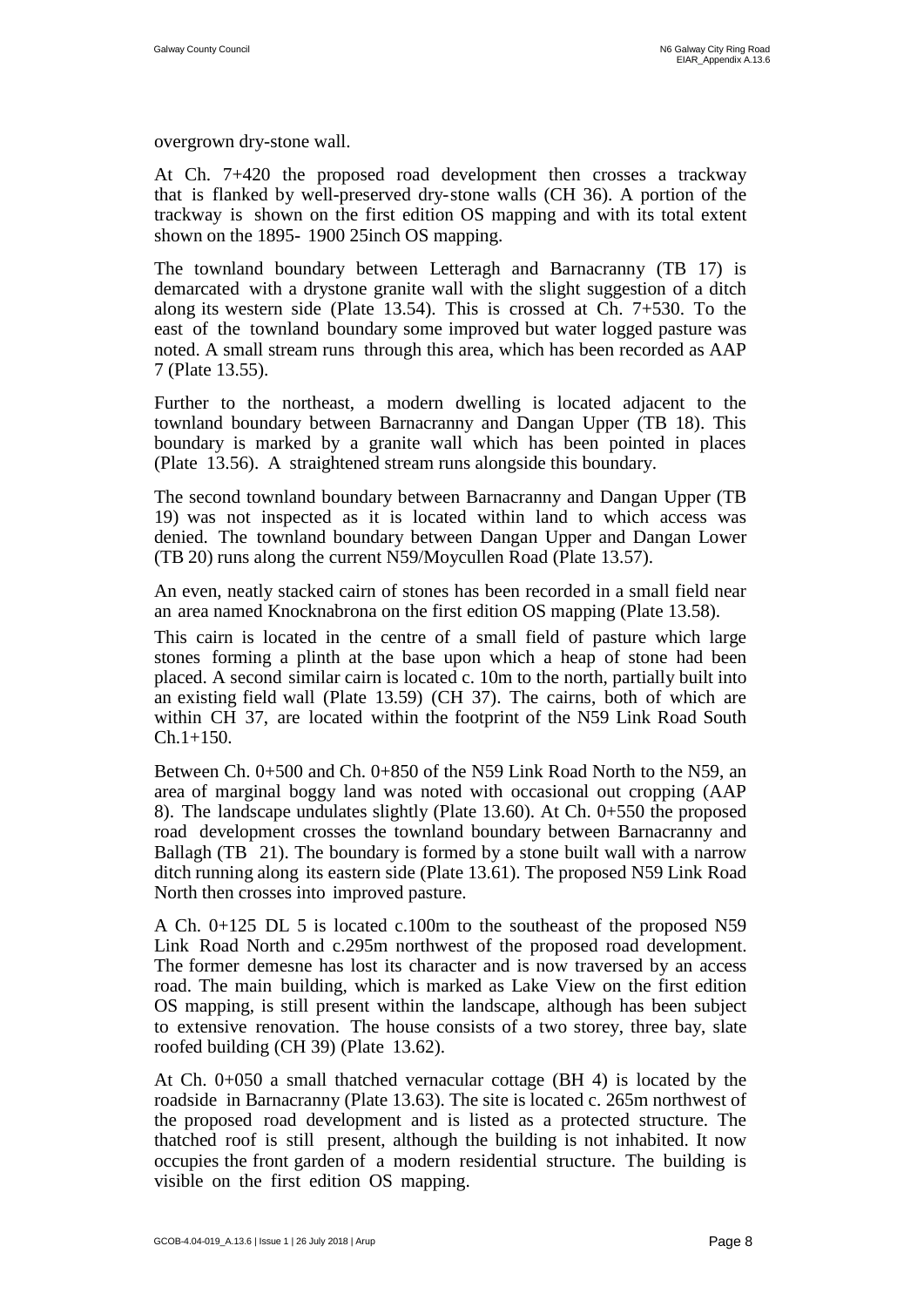The City Development Plan lists an entrance at the location of BH 3 within the RPS. This is the entrance to Chestnut Lane, which is marked within the historic mapping as a small lane leading to agricultural lands. Whilst the site has been included within the EIS, no sign of a historic entrance was identified at this location.

The site of a probable prehistoric barrow (AH 11) described as an overgrown steep sided mound adjacent to the N59 Moycullen Road is located at Ch. 8+730. The site is currently overgrown within a greenfield area. To the south of the N59 Moycullen Road the site of a well is recorded to the rear of a modern house (AH 10). This well is also located within a former designed landscape, which was associated with Ashley Park (DL 6). Today the house is still present (CH 40) but the demesne landscape has been completely covered by modern development. The House itself is a singlestorey structure with a hipped, slate roof in good condition (Plate 13.64).

Between Ch. 8+500 and Ch. 8+750 the proposed road development passes through the site of a number of residential plots, which contain large modern residences. At Ch. 8+725 the proposed road development enters what was a demesne landscape associated with Dangan House and Dangan Cottage (DL 7). A small stone built structure in ruinous state is located at Ch. 8+725 at the edge of a small area of woodland (CH 42) (Plate 13.65). This structure consists of two standing walls that had been incorporated into a field boundary. The structure consists of limestone rubble-built walls with dressed quoins and is visible on the 25-inch OS mapping.

At Ch. 8+800 the proposed road development passes to the immediate north of a sports pitch (associated with the NUIG recreational facilities at Dangan Lower) and also the site of Dangan Cottage, which is marked on the first edition OS mapping (CH 43). No upstanding remains associated with the site of the house were noted during the inspection. The site is located to the immediate southeast of the proposed road development.

### *Figure 13.1.07*

Approximately 215m southeast of the proposed road development Mary Ville house, which is marked on the 25inch OS mapping (1895-1900), is still extant (CH 41), although now overlooks an athletics track to the northeast. The house has been recently renovated and appears to be in use as a campus building. The main single- storey facade faces to the northeast (Plate 13.66), although the southern portion of the structure possesses a basement level, with modified outbuildings to the rear.

At Ch. 9+150 the proposed road development passes to the immediate south of AH 12, which is the site of Dangan House (nunnery). The site of the house is landscaped today and there are no upstanding remains (Plate 13.67). The site of one of the outbuildings is located just outside the footprint of the proposed road development at Ch. 9+070 (CH 44). The surrounding area has lost much of its demesne character due to the redevelopment of the landscape as a sports campus. However, several belts of trees survive and have been incorporated into the sports campus landscape.

To the south of the proposed road development, a circular enclosure marked at the convergence of four field walls, planted with conifers on the first edition OS mapping was visited (AH 14). Nothing was visible on inspection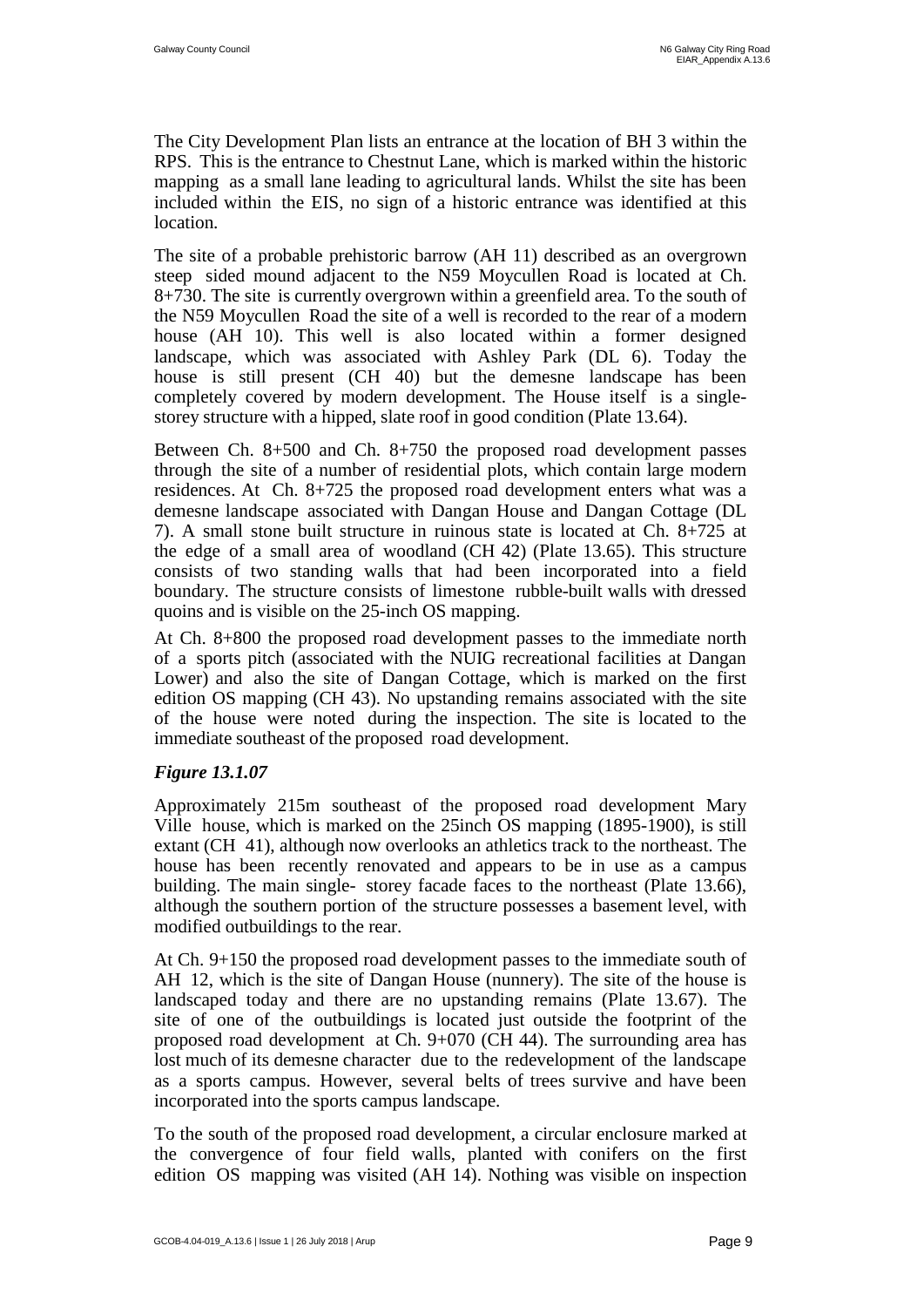with the exception of some piles of limestone rubble possibly arising from former field walls visible on the first edition mapping (Plate 13.68). It is possible that this feature, which is listed as a 'designed landscape feature' was directly associated with the demesne. Dangan House (CH 67), which is clearly marked on the 25inch OS mapping edition is located to the south of AH 14. Dangan House itself consists of a two-storey, three bay structure with a hipped slate roof with a two-storey three bay return to the rear. The building is rendered and painted and is in good condition. It possesses replacement window fittings, but the main entrance porch retains its wooden door. The door-case is of dressed stone with flanking narrow opes with dressed stone surrounds. The single-storey porch is further defined with dressed quoin stones. The associated walled garden and stone outbuildings are currently in use as a garden centre.

Just prior to crossing the River Corrib, the proposed road development passes to the north of a recorded summer house designated as BH 9 and also as AH 15. This 'summerhouse' was constructed to resemble an early Christian oratory (Plate 13.69) and includes two large dressed stone corbels that project from either side of the doorway. These may have come from Menlo Castle and are thought to be  $17<sup>th</sup>$  century in date.

The crossing of the River Corrib and its immediate environs has been identified as an Area of Archaeological Potential (AAP 9). The townland boundary between Dangan Lower and Mionlach is located at the centre of the river (Plate 13.70) (TB 22) and is also a parish boundary. An inlet along the eastern bank of the river was also identified (CH 45). The inlet is subrectangular in plan and is not marked on the first edition OS mapping. It is likely to represent a small boat inlet as the bank of the river has clearly been remodeled between the time of the first edition and later 25inch OS mapping (Plate 13.71). It resembles in shape and orientation the 'quay' annotated further upstream alongside Menlo Castle on the 25inch OS mapping and is likely to be associated with Menlo Castle. The site is located immediately adjacent to the proposed road development footprint.

The eastern side of the River Corrib at this location comprises a large area of former demesne land surrounding Menlo Castle (DL 8). The castle (AH 11/BH 2) is located c.140m northwest of the proposed river crossing (Plate 13.72). The castle itself is ruinous and covered with ivy growth. The demesne associated with the principal structure survives relatively intact, although it has been subject to division due to the establishment of strip fields. Areas of original mature tree planting survives but is denuded when compared to the historic mapping coverage of the site. The northern part of the demesne has been impacted upon by the construction of modern houses. The remainder of the landscape consists of scrubby pasture for the most part. The entrance avenue to the castle survives, as does the enclosing element to the garden area located to the immediate north of the castle. To the west and east of the castle, two areas are to be subject to habitat enhancement as a mitigation measure for bat populations that inhabit the ruins of the castle.

At Ch. 9+600 the proposed road development passes to the immediate northwest of the site of a possible enclosure (CH 46), with a diameter of c. 20m, but no surface expression was identified (Plate 13.73). The site is shown as a discrete circular area within the 2009 Google Earth aerial photography.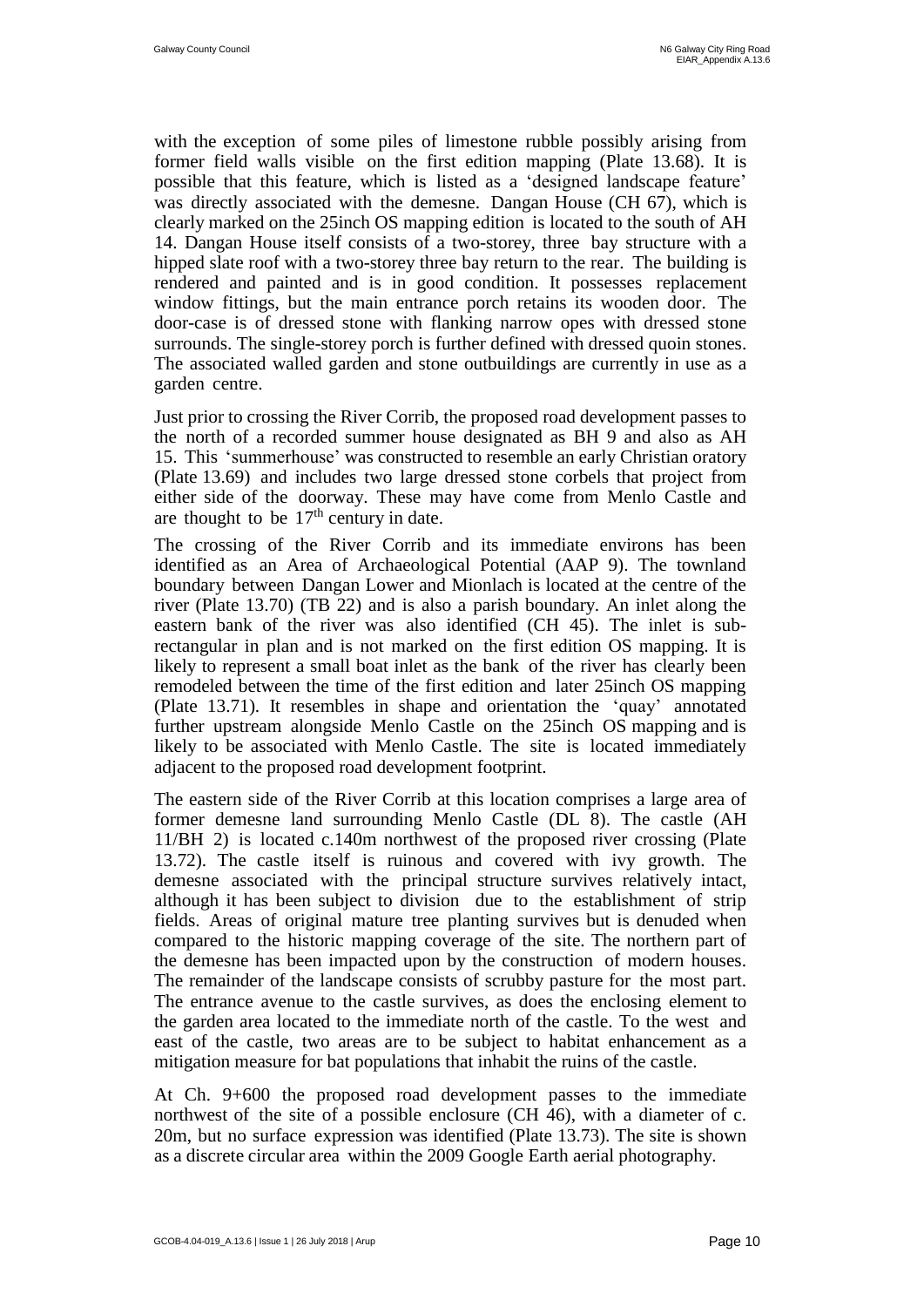The proposed road development continues in a north-easterly direction across water logged pasture and trees. At Ch. 9+785 the proposed road development crossed a well-constructed stretch of walled trackway (CH 72) (Plate 13.74). The track is marked on the 25inch OS mapping and also forms the edge of the demesne boundary to Menlo Castle (DL 8).

CH 47 (Possible vernacular animal shelter) and CH 48 (Possible consumption wall) are located to the northwest of the proposed road development. The sites were not inspected due to their location outside of the proposed road development footprint. However, the sites were previously identified during the environmental studies for the 2006 Galway City Outer Bypass (GCOB).

At Ch. 9+825 the location of a possible Megalithic Tomb has been recorded within the proposed road development (CH 49). This was identified during the 2006 field inspections for the 2006 GCOB EIS. The area was very overgrown with a dense cover of ivy and bramble beneath a canopy of hazel. The frequent occurrence of outcropping limestone and large slabs of limestone made confirmation of the true nature of the possible monument problematic. Heavily overgrown stone features (Plate 13.75) were identified in the area (plot reference 564) and these may correspond to the 'uprights and capstone' reported in the 2006 GCOB EIS.

Further northeast on an expanse of exposed limestone pavement (plot reference 570), a modern cairn of stones was observed on a highpoint overlooking an undulating landscape to the east (Plate 13.76). The cairn is located outside of the proposed road development footprint.

The location of a previously identified circular feature of possible archaeological potential (CH 50) was inaccessible due to dense vegetation (Plate 13.77). This was identified during the 2006 field inspections associated with the 2006 GCOB scheme.

# *Figure 13.1.08*

At Ch. 10+480 the proposed road development includes a small Boulder (CH 51) that was identified during the 2006 GCOB EIS. However, the item was not located during these field inspections as access was not granted. This was also the case for the site of three vernacular buildings at Ch. 10+575 (CH 52). These appear to no longer be extant, but the site is partially located within the footprint of the proposed road development. At Ch. 10+700 the proposed road development crosses the townland boundary between Mionlach and Ballindooley (TB 23). This is formed by a drystone wall, which is heavily overgrown with brambles in places (Plate 13.78). No sign of an accompanying ditch was observed.

Between Ch. 10+700 and Ch. 11+300 the proposed road development crosses a mixture of improved pasture and scrubby ground. The surrounding area is characterised by areas of exposed limestone paving. Between Ch. 11+300 and Ch. 11700 the proposed road development passes through a quarry. The sites of a ringfort and enclosure (AH 18 and AH 19) have been quarried away, as have any other cultural heritage remains within the quarry (Plate 13.79), including the townland and parish boundaries that separated Coolagh, Ballindooley and An Caisleán Gearr (TB 24). Between Ch. 11+700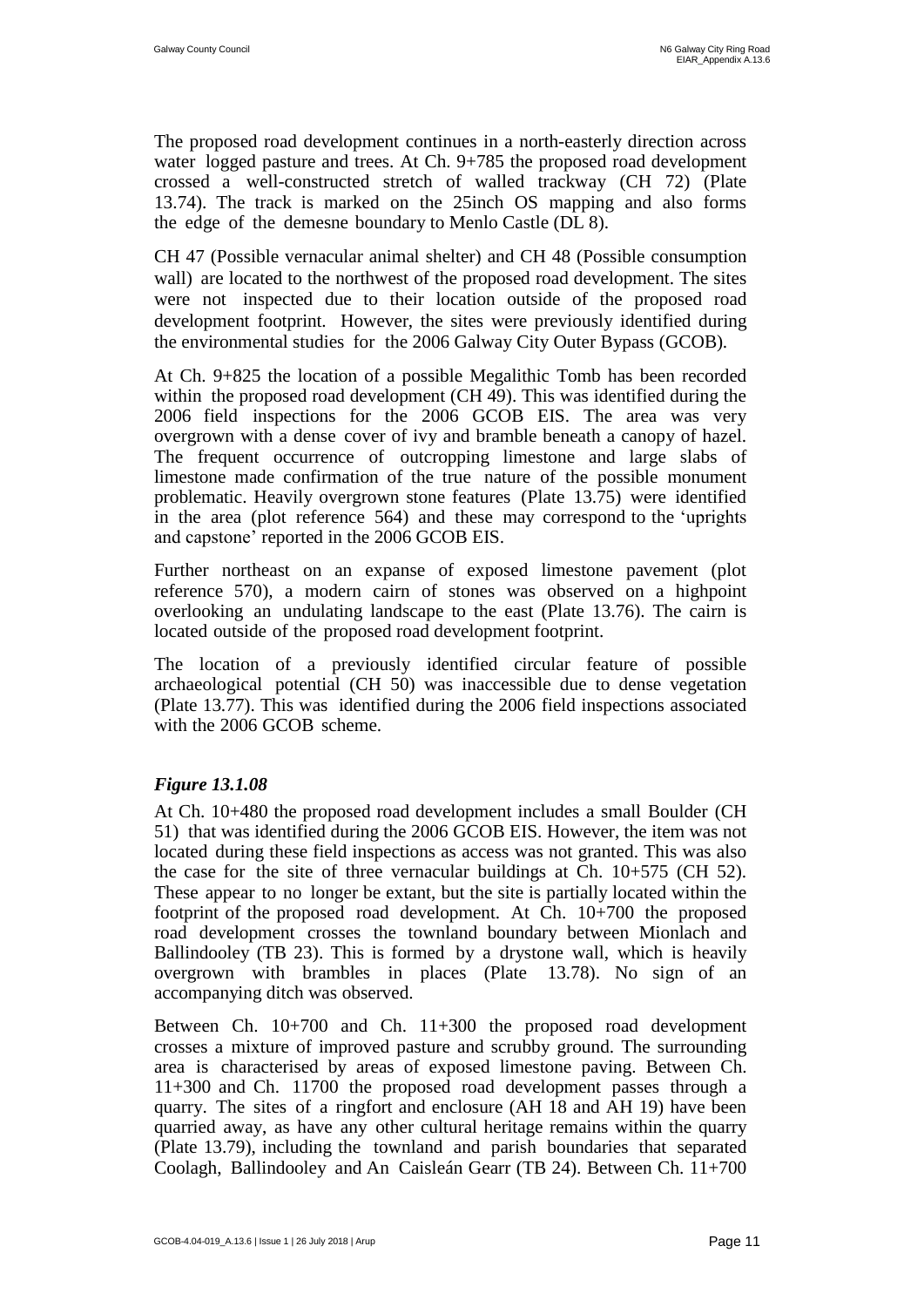and Ch. 12+100 the proposed road development crosses improved pasture and some scrubby ground before crossing a small road. A number of modern properties front onto the roadway within the landtake of the proposed road development.

From Ch. 11+550 to Ch. 12+200 the proposed road development footprint includes a portion of TB 25, which separates An Caisleán Gearr from Ballindooley. The townland boundary between Ballindooley and An Caisleán Gearr is marked by a drystone wall and hedgerow (Plate 13.80).

# *Figure 13.1.09*

Immediately southeast of TB 25, the proposed road development traverses the marshy fringes of *Lough an Dúlaigh* (Lake of Sorrow), which is a small lake to the north. Two potential crannog sites are known along the northern and eastern fringes of the lake (GA082-025 and GA082-105). A third suspected crannog has been shown to be a natural area of sub-cropping rock (AH 21). This area of wetland possess archaeological potential and has been designated as AAP 10 (Plate 13.81). The proposed road development then travels east over some marginal and improved pasture. Several of these fields were not inspected as access was not approved.

At Ch. 12+875 a small vernacular thatched cottage (BH 12) (Plate 13.82) is included in the footprint of the proposed road development. This structure is well maintained with relatively fresh thatch in place and consists of a single-storey cottage, which is included within the Register of Protected Structures. The cottage is located on the northern fringes of An Caisleán Gearr Village. The historic mapping shows this as a large village although many of the vernacular structures have been lost.

At Ch. 12+975 the footprint of the proposed road development will include a portion of a dramatic oval hollow (AH 24). This hollow measures c.60m northeast- southwest by c.50m northwest-southeast and is densely vegetated with hazel, hawthorn and bramble along its sloping sides. The base of the hollow is flat and is covered in bog and sedge grass (Plate 13.83). This depression is annotated as *Poilinnapreaghaun* on the 25inch OS mapping. This presumably derives from the Irish *Poilín na Préachán* (the little hole of the crows). The site is now listed as a redundant record. The base of this hollow has been identified as an Area of Archaeological Potential (AAP 11).

To the east of An Caisleán Gearr Village, the proposed road development passes to the northeast of a cluster of small outbuilding visible on the first edition OS mapping (CH 53). These buildings are very ruinous surviving in places to only several courses high (Plate 13.84).

The proposed road development then crosses a number of fields of improved pasture, before passing to the south of a small, well-built vernacular cottage with a slate roof (CH 54). This structure is visible on the 25-inch OS mapping.

# *Figure 13.1.10*

At Ch. 13+900 the proposed road development crosses the townland boundary between An Caisleán Gearr and Parkmore (TB 26), which follows along the route of the Tuam Road in this area (Plate 13.85). A small modern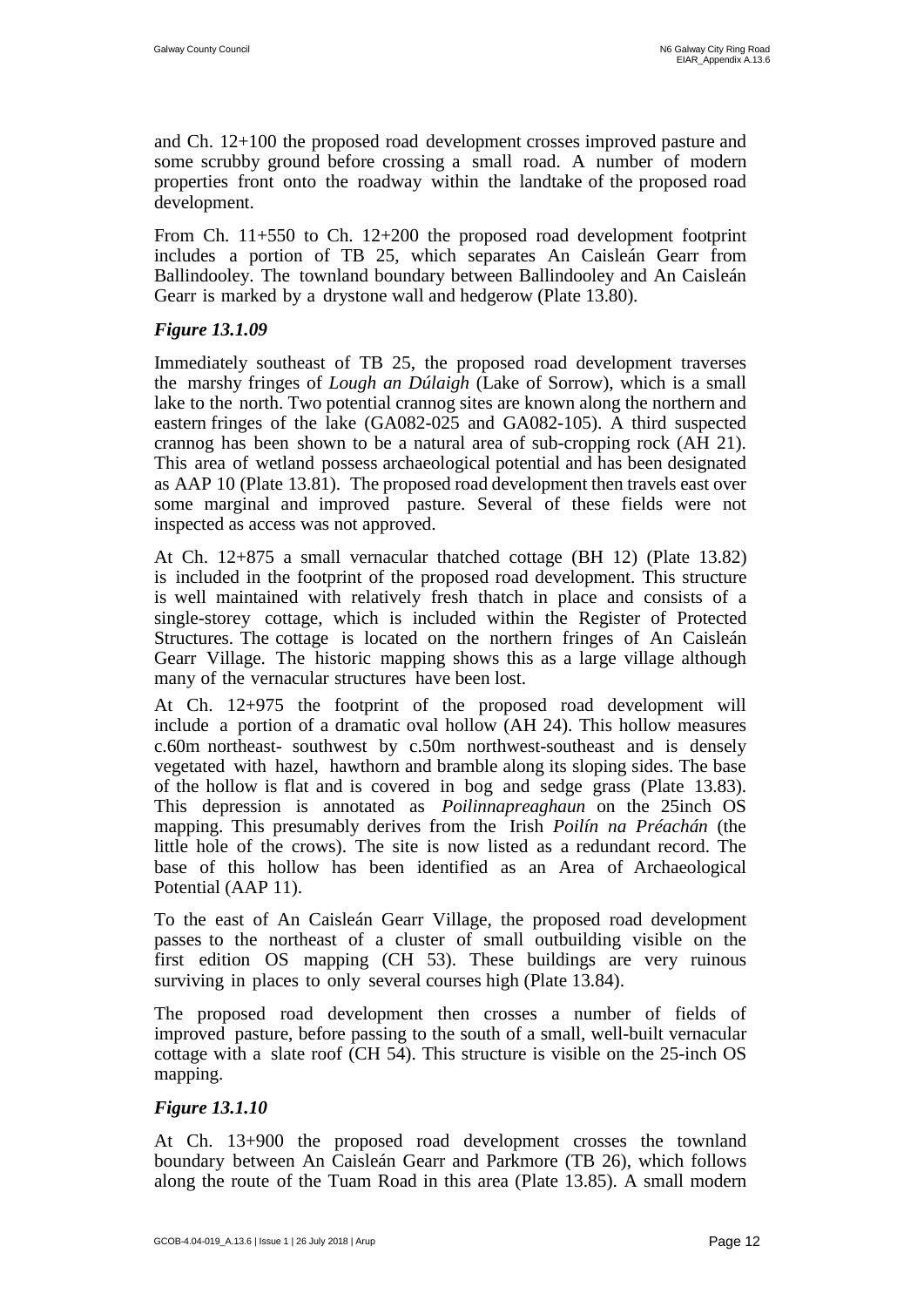cemetery to the west of the Tuam Road, and southwest of the proposed road development, is recorded as a former Children's Burial Ground (AH 26). No surface trace of the Children's Burial Ground is now visible (Plate 13.86).

A spur of the proposed road development intersects the townland boundary between Parkmore and Pollkeen to the north and forms the boundary between Cappanabornia and Parkmore (TB 28). This boundary also follows the Tuam Road at this location (Plate 13.87). A short section of the townland boundary between Cappanabornia and An Caisleán Gearr is also located within the footprint of the proposed road development at Ch. 13+850 (TB 27). This boundary is formed by an overgrown hedgerow, although a portion is now formed by a modern residential garden boundary.

On the eastern side of the Tuam Road at Ch. 13+900 the site of two vernacular buildings that are marked on the 25inch OS mapping is located within the footprint of the proposed road development (CH 55). No surface trace of these structures remains.

Further to the north, the proposed road development crosses the townland and parish boundary that separates Parkmore from Pollkeen (TB 29). This boundary is formed by a low drystone wall, which is flanked by overgrowth. It is located to the immediate southwest of a modern industrial estate (Plate 13.88). CH 56 is also located within this area and consists of the site of vernacular structures located to the immediate east of the N83 Tuam Road at Ch. 14+100. No upstanding remains were noted during the field inspection.

At Ch. 13+950 the proposed road development includes a portion of a hachured feature, which is marked on the 25inch OS mapping. These types of features sometimes represent archaeological enclosures or earthworks when depicted in such a manner within the historic mapping. As such the site was originally identified as an archaeological monument (AH 27) but will be removed from the SMR record as the site contains the remains of a 20th century quarry (Plate 13.89).

The proposed road development crosses a number of fields of improved pasture although no specific areas of archaeological potential were noted. At Ch. 14+300 the proposed road development passes through grounds now associated with Galway Racecourse. At Ch. 14+700 the proposed road development crosses the townland boundary between Parkmore and Ballybrit (TB 30). This boundary is no longer upstanding longer upstanding and no trace of the line of the boundary was identified in the field of pasture. The proposed road development then passes through a built-up complex associated with Galway Racecourse, before passing c.40m to the northeast of a Recorded cashel (AH 29/BH 17). This is also believed to be the site of a souterrain and a Children's Burial Ground. Today the graveyard at the centre of the site is surrounding by a circular dry-stone wall, which may reflect the position of the recorded cashel (Plate 13.90).

To the west of Galway Racecourse, at approximate Ch. 14+000 local tradition records the presence of a mass path, which is partially located within the landtake of the proposed road development (CH 57). The proposed road development appears to follow a modern road that accesses two residential properties, before turning into a grassy path that is flanked by two drystone walls (Plate 13.91). The path travels northeast before turning southeast and then northeast again before it disappears. The path is shown on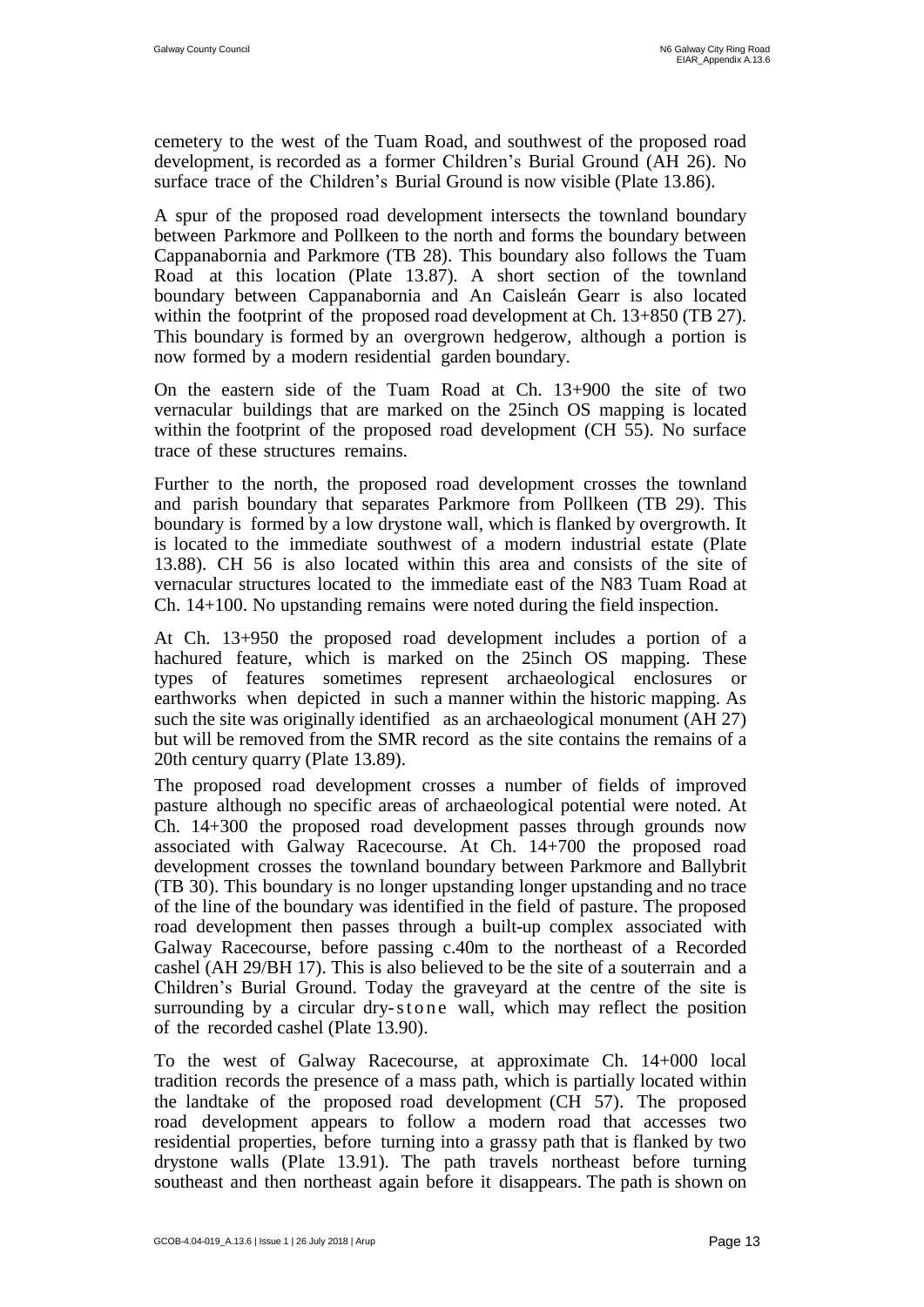the 25inch OS mapping, but only the first section is shown on the first edition OS mapping. Previously the path headed north after the first section. However, both branches have been highlighted within **Figure 13.1.10**.

# *Figure 13.1.11*

The townland and parish boundary between Ballybrit and Doughiska (TB 31) is no longer extant where it is crossed by the proposed road development. The proposed road development continues in a south-easterly direction across an area that has been heavily developed. At Ch. 15+850 the proposed road development will impact upon the site of a building marked on the first edition OS mapping and the site of two buildings marked on the 25inch OS mapping (CH 58). One of the building is marked as Briarhill School on the 25inch OS mapping. Today some piles of rubble are present on the site but no upstanding remains were noted during the inspection (Plate 13.92).

Approximately 150m northeast of the proposed road development, a singlestorey rubble built outbuilding was noted along with a two storey vernacular house (CH 59). The outbuilding is shown on the 25inch OS mapping whereas the house is early  $20<sup>th</sup>$  century in date, being present on the third edition OS mapping.

The townland and parish boundary between Doughiska and Coolagh (TB 32) runs through the footprint of the proposed road development for a distance of c.1.4km. This is marked by a drystone wall for the most part with no visible trace of an associated ditch or bank (Plate 13.93).

The area contained within the proposed road development is bordered to the southwest and southeast by the existing N6 infrastructure. For the most part the landscape consists of fields of pasture that varies in quality. Areas of scrub are present, including some limestone pavement. These conceal relic field boundaries in places (Plate 13.94).

Local tradition records that a Mass Rock may be present in the fields to the southwest of Coolagh, although no specific location was given during the public consultations. No obvious mass rocks were identified within the landtake of the proposed road development. Significant field clearance has taken place within this area and this activity may have resulted in the removal of the rock.

A number of vernacular structures are present within the village of Coolagh to the northeast of the proposed road development. CH 60 consists of a vernacular farmstead, which is marked on the first edition OS mapping and the 25inch edition. There are a number of modern structures now included within the farmyard. However, a two storey farm house is still present, along with several single-storey outbuildings. To the northeast of CH 60 a renovated single-storey vernacular cottage is present along with a singlestorey stone outbuilding with a replacement corrugated roof (CH 61). In the eastern part of Coolagh Village several more vernacular buildings are present (CH 62). This consist of a two storey house, two single-storey cottages and several stone built outbuildings. All remain in reasonable condition and have been subject to elements of renovation.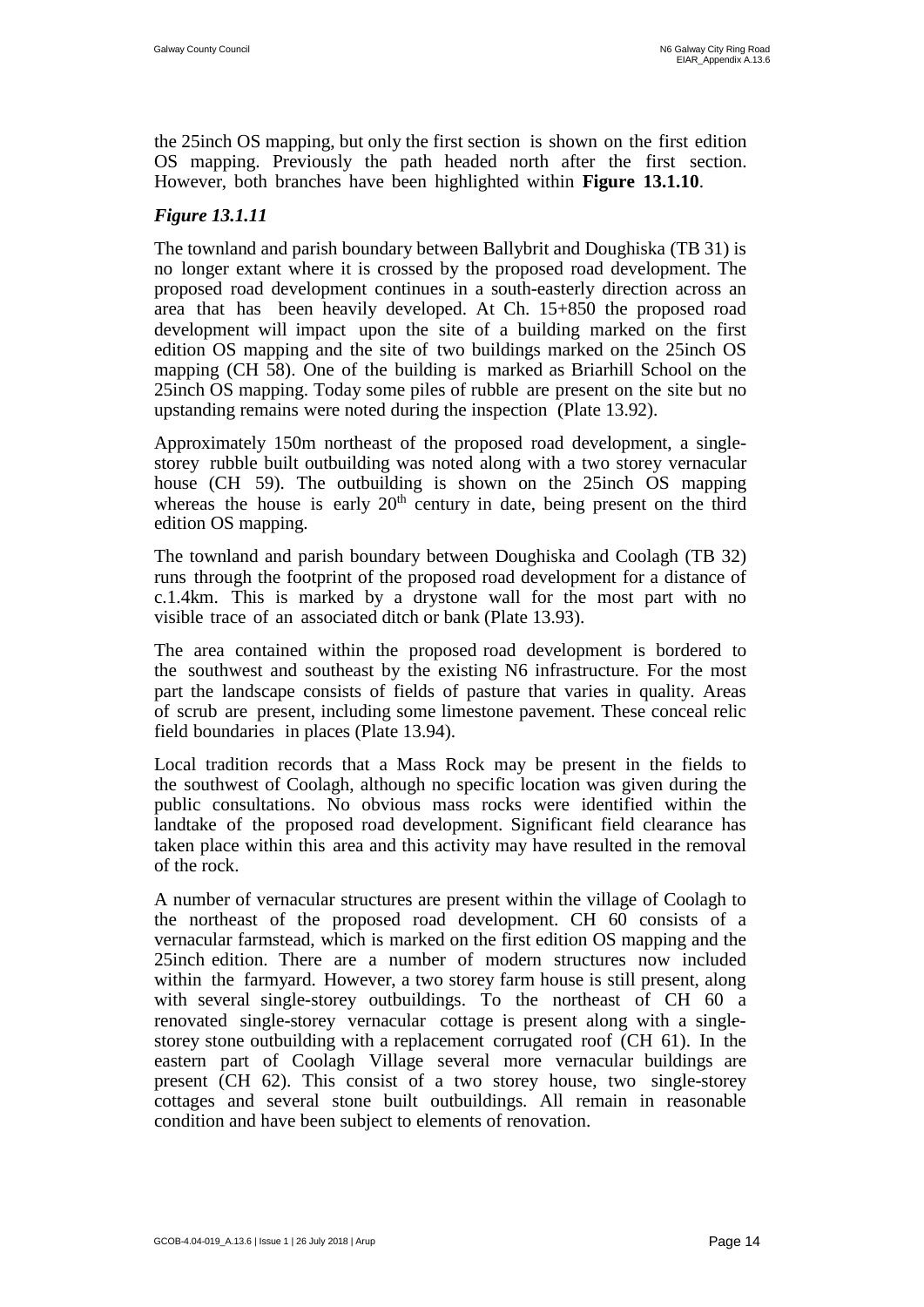# *Figure 13.1.12*

At Ch. 0+125, the land falls sharply in a north-easterly direction towards the N59 Moycullen Road and River Corrib. Prior to the fall in the ground, a rectangular raised area of c.20m x 20m was noted during the inspection (CH 38). This raised area is defined by low banks with underlying stone visible in places (Plate 13.95). To the north, the bank may cover a former revetment of stone (Plate 13.96). The location of this feature commands views across Lough Corrib to the north and west (Plate 13.97). The shape of this possible enclosure corresponds to a rectangular field visible on the first edition OS mapping, however, the raised nature of the interior of the enclosure and the revetmenttype northern wall may indicate that this feature is of archaeological interest.

The mid-19<sup>th</sup> century St. James' Church lies to the southeast of the proposed N59 Link Road North (BH 7) and fronts onto the N59 Moycullen Road (Plate 13.98). To the northeast of St. James' Church and the N59 Moycullen Road, in Bushypark, a tall, two storey, five bay house annotated as Bushypark House on the first edition OS mapping is present (Plate 13.99) (BH 5). The house is shown on the first edition mapping with a substantial northern annex. The building retains much of its original character but this annex does not survive. Well-built stone barns and sheds survive to the rear of the house (Plate 13.100). The surrounding demesne land (DL 4) retains some of the original treelines and small areas of redbrick wall. A curving section of redbrick wall to the front of the house survives. This adjoins the western gable of the house and appears to relate to an enclosure visible in front of the house on the 25inch OS mapping (Plate 13.101). The stone built demesne wall separates the demesne from the N59 Moycullen Road. However, the entrance into the demesne appears to have been replaced.

A drainage pipeline will pass through the demesne associated with Bushypark House (DL 4) in a north-easterly direction. A potential mass rock is located c. 30m west-northwest of the pipeline wayleave (CH 69). It is situated beneath a mature tree within the demesne and information provided by the land owner indicates that it may have once been used as a mass rock (Plate 13.102). The stone appears to represent a glacial erratic due to its large size. A short section of masonry wall is also located adjacent to the tree and rock, although it is not clear as to what this may relate to.

As the pipeline travels in a north-easterly direction it passes to the immediate east of the remains of a walled garden (Plate 13.102). The garden is formed by a low stone wall of roughly coursed masonry that is overgrown with vegetation in places. The pipeline then travels around two modern residential houses before running down slope through undulating and overgrown pasture (Plate 13.104). It crosses the location of a small lake, or pond, which is marked on the first edition OS map as 'Loughaunnafraska'. Today, a slight indication of the former lake is visible on the ground as sunken, waterlogged area. This has been designated as AAP 12 (Plate 13.105)

The pipeline crosses the bed of a disused railway bed just before terminating and the feature has a slight surface expression at this location (CH 68) (Plate 13.106). To the immediate east of where the pipeline will cross the railway, a stone built, square-headed culvert was noted (CH 70), which was heavily overgrown at the time of the inspection (Plate 13.107). This culvert carries the railway bed over a small stream and is formed by dressed masonry blocks and a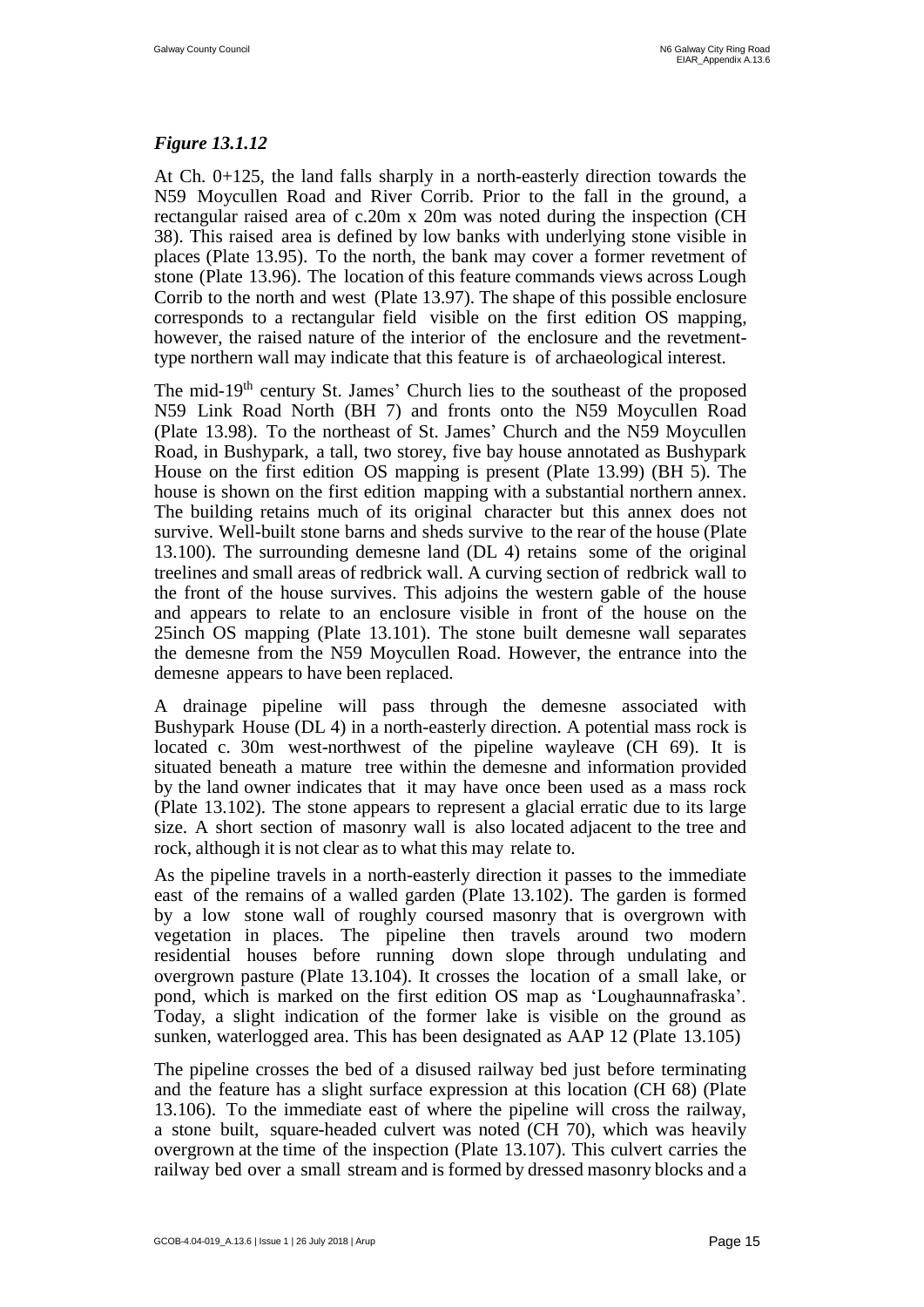roughly dressed slab. A small ruined building concealed by vegetation is located on the northern side of the N59 Moycullen Road (CH 63) on the very edge of the proposed road development. This structure is heavily overgrown and the structural elements are obscured (Plate 13.108). The structure appears on the 25inch OS mapping.

The N59 Moycullen Road follows townland boundaries that separates Kentfield and Ballagh and Bushypark and Ballagh (TB 20) (Plate 13.109). The road has been subject to some widening since the publication of the 25inch OS mapping.

### *Figure 13.1.13*

This figure covers the N59 Link Road South that forms part of the proposed road development. At Ch. 1+620 the proposed road development crosses the townland boundary that separates Rahoon and Letteragh (TB 33). The boundary is formed by a low drystone wall. As the proposed N59 Link Road South travels in a southerly direction it crosses an area of disturbed ground for c.290m (Plate 13.110). The disturbance may be related to the construction of residential houses to the east. The historic mapping shows a small water course within the landscape but this is no longer extant within the landscape.

From Ch. 1+620 the proposed road development crosses undulating pasture, interspersed with scrub (Plate 13.111). This section of the N59 Link Road South is parallel to an existing distribution road. At Ch. 2+220 the proposed road development crosses a further distribution road and then crosses another area of disturbed scrub land before tying into the existing road network.

In the wider vicinity several vernacular structures are located within the receiving environment (CH 64/65). CH 64 is located to the immediate east of the proposed road development and consists of a vernacular cottage. The cottage is a single- storey structure with a width of four bays. The main southeast facing elevation is rendered. To the rear of the structure, there are a number of vernacular outbuildings. The cottage is shown on the 25inch OS map edition.

Further to the east a number of derelict vernacular structures are present, which are marked on the 25inch OS mapping (CH 65). One ruinous stone built structure fronts onto a small road, with modified vernacular outbuildings to the south.

CH 66 consist of a small, two storey vernacular house set back from the existing road and located to the west of the southern section of the proposed N59 Link Road South. It has a width of three bays, is rendered and has a pitched slate roof. The window fittings are replacements and a small singlestorey entrance porch has been added to the entrance.

### *Figure 13.1.14*

This figure covers a small section of the proposed road development to the south of Galway Racecourse. The landscape is highly developed and formerly included the demesne associated with Ballybrit House (DL 9) and former potential monuments (AH 30 and 31). Nothing remains of these features within the landscape.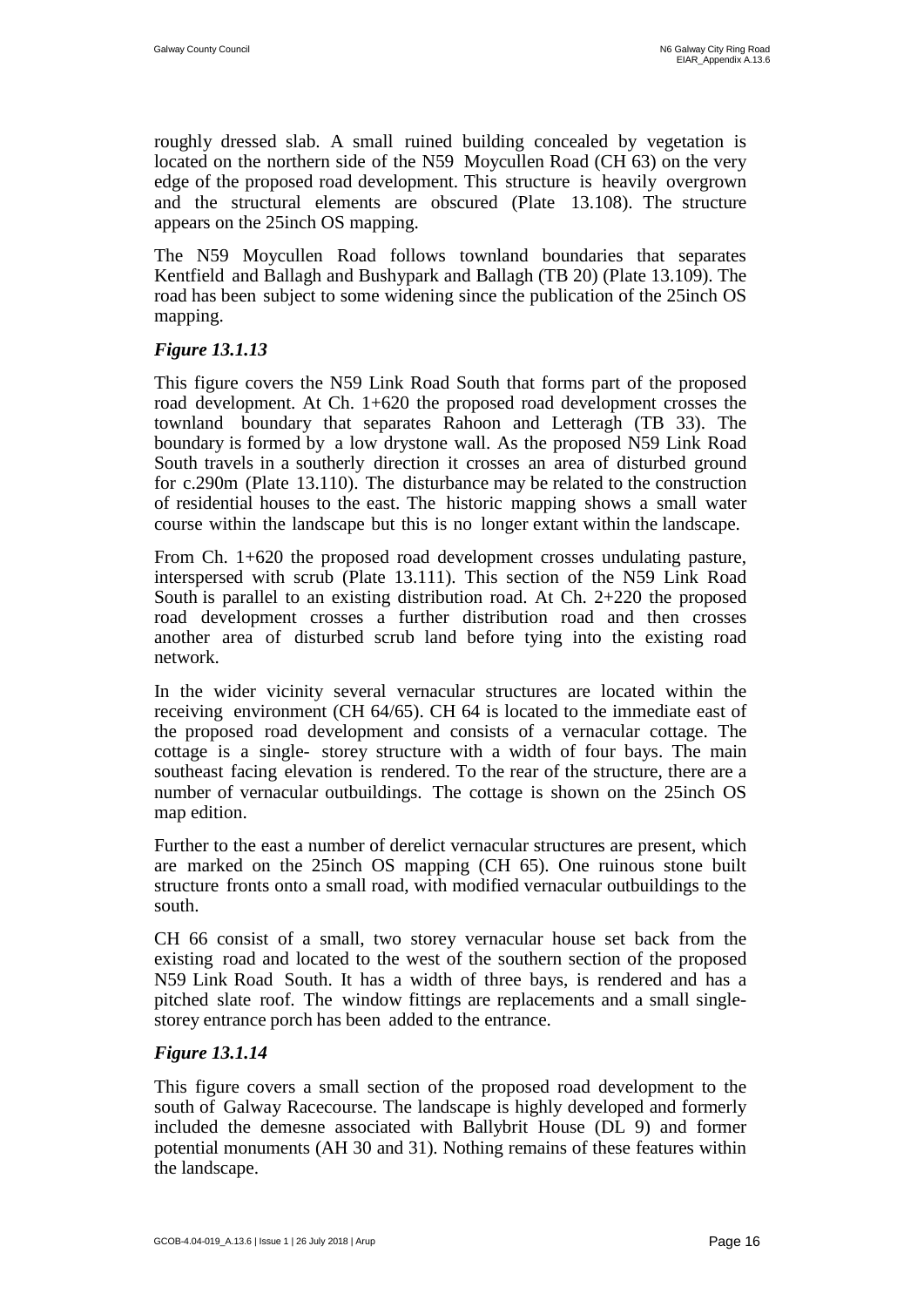| <b>Landowner Ref.:</b> | <b>Townland:</b>     | <b>Description:</b>                                         | <b>Reasons For In-</b><br>accessibility:             |
|------------------------|----------------------|-------------------------------------------------------------|------------------------------------------------------|
| <b>Figure 13.1.01</b>  |                      |                                                             |                                                      |
| 7859                   | Na Foraí Maola Thiar | Irregular shaped fields<br>with granite stone<br>boundaries | Completely<br>overgrown with<br>bramble and gorse    |
| 7824                   | Na Foraí Maola Thiar | Irregular shaped fields<br>with granite stone<br>boundaries | Completely<br>overgrown with<br>bramble and gorse    |
| 7877                   | Na Foraí Maola Thiar | Irregular shaped fields<br>with granite stone<br>boundaries | Completely<br>overgrown with<br>bramble and gorse    |
| 7865                   | Na Foraí Maola Thiar | Irregular shaped fields<br>with granite stone<br>boundaries | Completely<br>overgrown with<br>bramble and gorse    |
| 7328                   | Na Foraí Maola Thiar | Landscaped garden<br>plot                                   | Access denied                                        |
| <b>Figure 13.1.06</b>  |                      |                                                             |                                                      |
| 7434                   | Dangan Upper         | <b>Enclosed</b> pasture                                     | Access denied                                        |
| 7576                   | Dangan Upper         | Small enclosed fields<br>and garden plots                   | Access denied                                        |
| 7631                   | Dangan Upper         | <b>Enclosed</b> pasture                                     | Access denied                                        |
| 7550                   | Dangan Lower         | Garden                                                      | Access denied                                        |
| 7549                   | Dangan Lower         | Garden                                                      | Landscaped garden -<br>no archaeological<br>interest |
| 7164                   | Dangan Lower         | Garden                                                      | Landscaped garden-<br>no archaeological<br>interest  |
| 7573                   | Dangan Lower         | Garden                                                      | Landscaped garden-<br>no archaeological<br>interest  |
| 7297                   | Barnacranny          | Garden                                                      | Landscaped garden-<br>no archaeological<br>interest  |
| 7591                   | Ballagh              | Garden and fields                                           | Access denied                                        |
| <b>Figure 13.1.08</b>  |                      |                                                             |                                                      |
| 7030                   | Mionlach             | Grass pasture and<br>farmhouse/yard                         | Access denied                                        |
| 7567                   | Coolagh              | <b>Limestone Quarry</b>                                     | Cultural heritage<br>resource removed                |

# **Table 1: Land parcels that were not directly accessed during the site inspection**